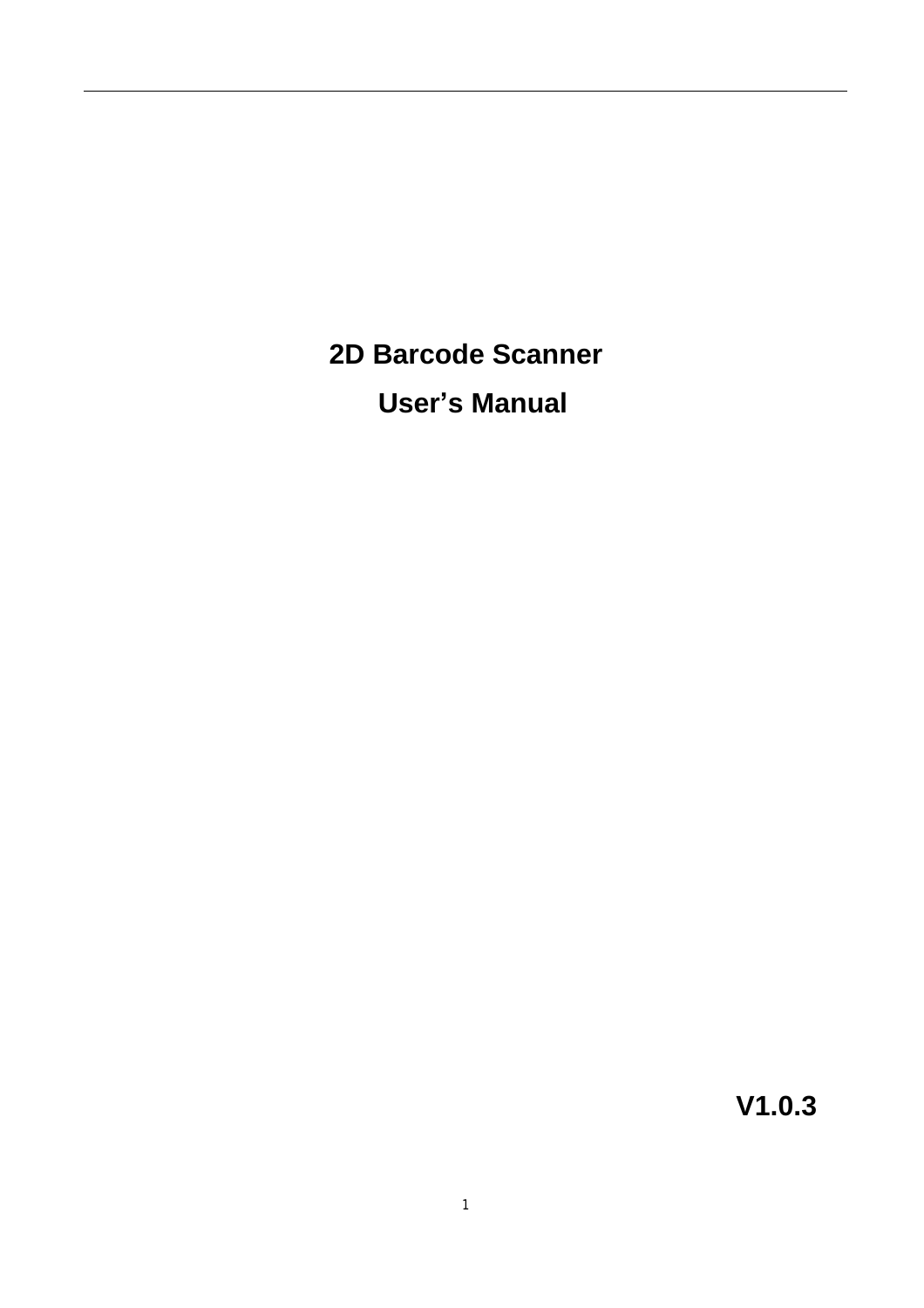# **CONTENTS**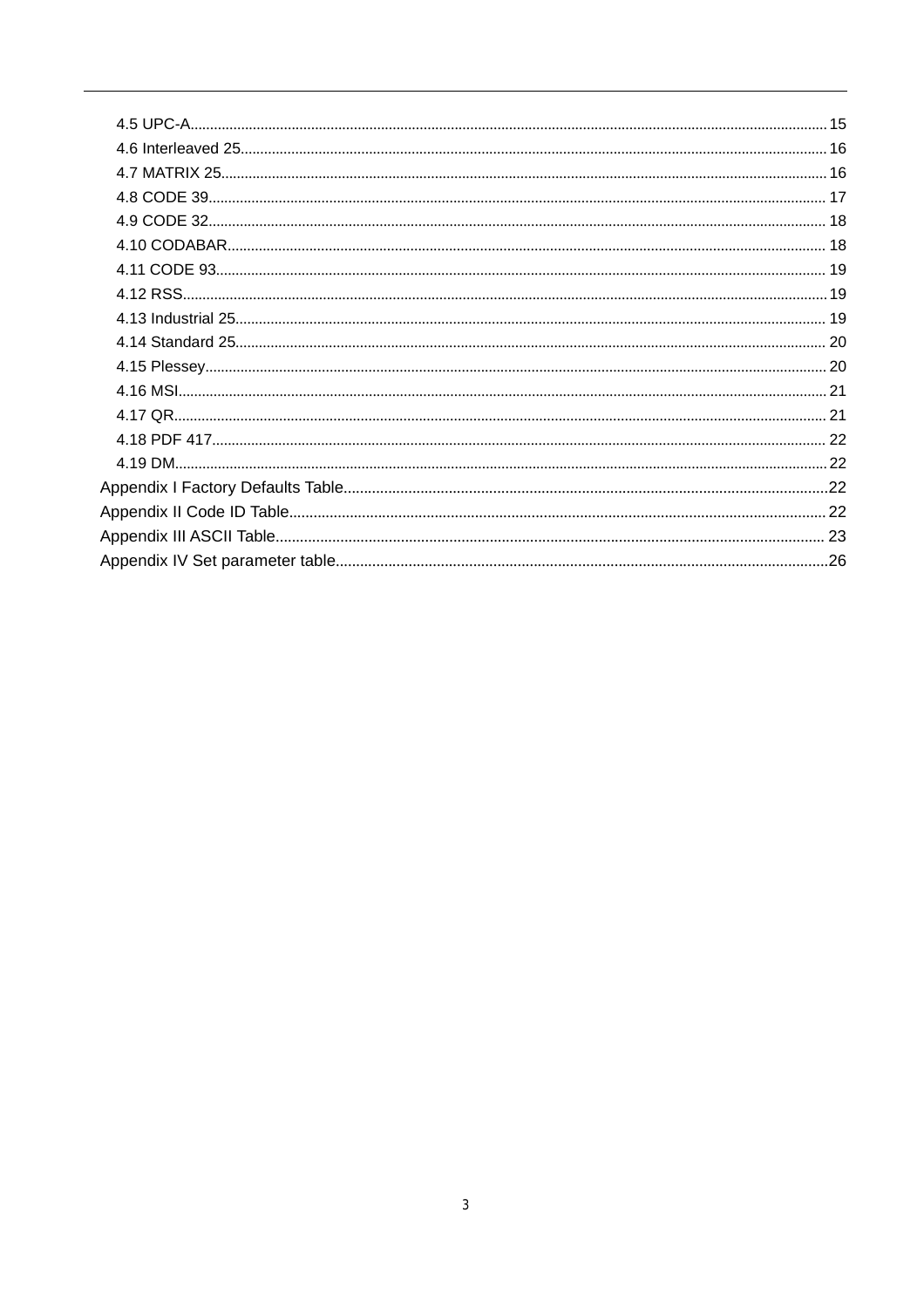#### **I. Product Introduction**

This user guide is only suitable for 2D barcode scanner. The purpose is to know all knowledge with barcode identification equipment for customers. This manual is mainly for the software engineers and some customerswho want to know the device in further.

This manual lists the main function of the scanner, including: barcode reading, supported barcode type,data edition,command setting and advance setting.

#### **II Quick to use**

#### **2.1 Install method**

For USB device, it is plug and play, no need extra power supply to identify HID device. That's convenient appropriate forWindows,Linux,Androidand other system. Also, support Virtual COM port, just need an extra drivesupply,which can be supported by this company or dealers to offer.The physical serial port conforms to standard RS-232 interfaces, which can directly communicate with standard RS232 device.Note ,in case of serial port,additional Power DC 5V is generally required. For details, please refer to the serial port function section.Some of models support for KB interface. Need to power off the device and plug in the device with common keyboard, then power on again and start to communicate.

#### **2.2 Quick to use**

After connecting in a short time on device, the scanner will be on by itself, include interface, power on indicate, volume indicate,configuration, parameters setting. Normally, directly pressing the button can activatedecoding. In additional, some models also support automation induction trigger, serial command trigger.

#### **2.3 Settings method**

There are two methods for set up.

One method is without parameter set up which scan one barcode is ok. Example: "enable successful reading voice prompt", or "enable Code 39".

The other method needs to set up parameter. Example: set "98" as suffix. Setting steps: "custom suffix", "3", "9", "3", "8","Save".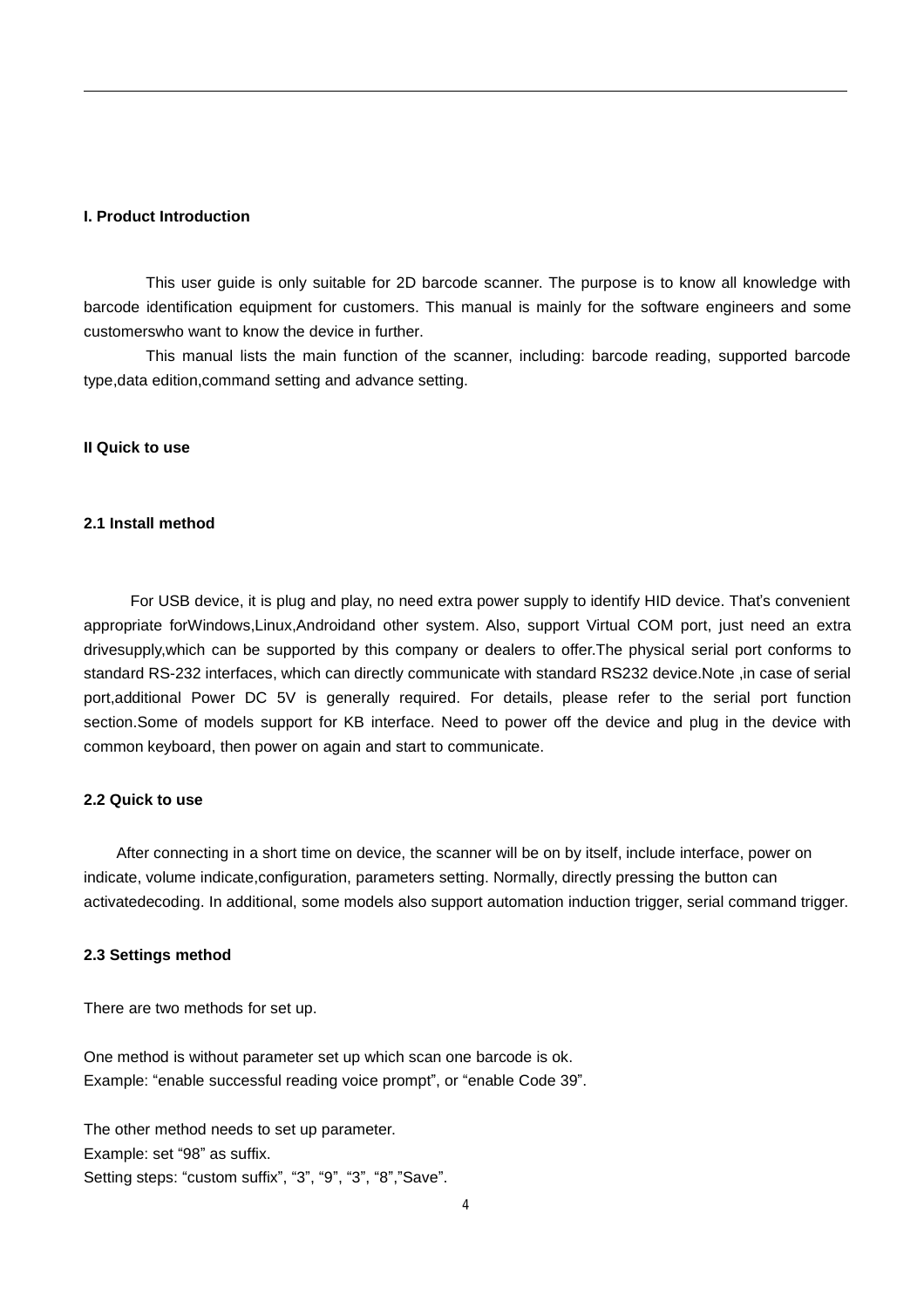#### **III Function settings**



Default





Enable All 1D Codes **Disable All 1D Codes** Disable All 1D Codes









Enable All 2D Codes **Disable All 2D Codes Disable All 2D Codes** 



Version Information

**3.1 Interface selection**



**3.2 Scan mode**









RS232 USB-KB USB Virtual COM



5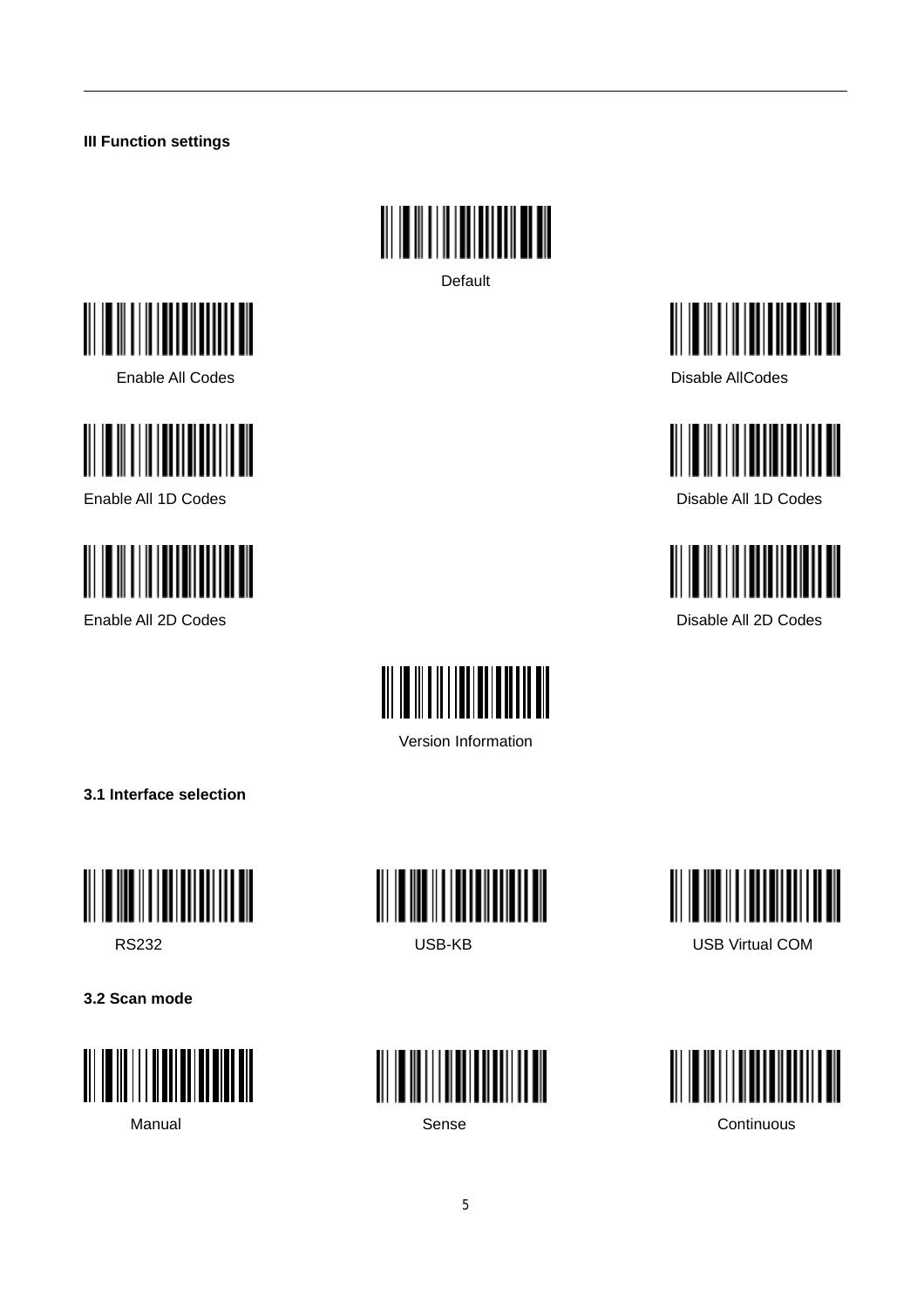

Single Continuous

**3.3 Sensitivity**







Low Medium High

#### **Keyboard function**

The scanner is essentially an input device and can be understood as a keyboard device. Different countries use different keyboard layouts, and corresponding keyboard function.

# **3.4 Language settings**



USA Japan Brazil <u> AI III III II III AHAA MITTI KA AMI</u> Czech Denmark Sweden France Italy Norway Spain Slovakia Turkey III I TUINTIN IN IN UK Greece **Germany** Germany Greece

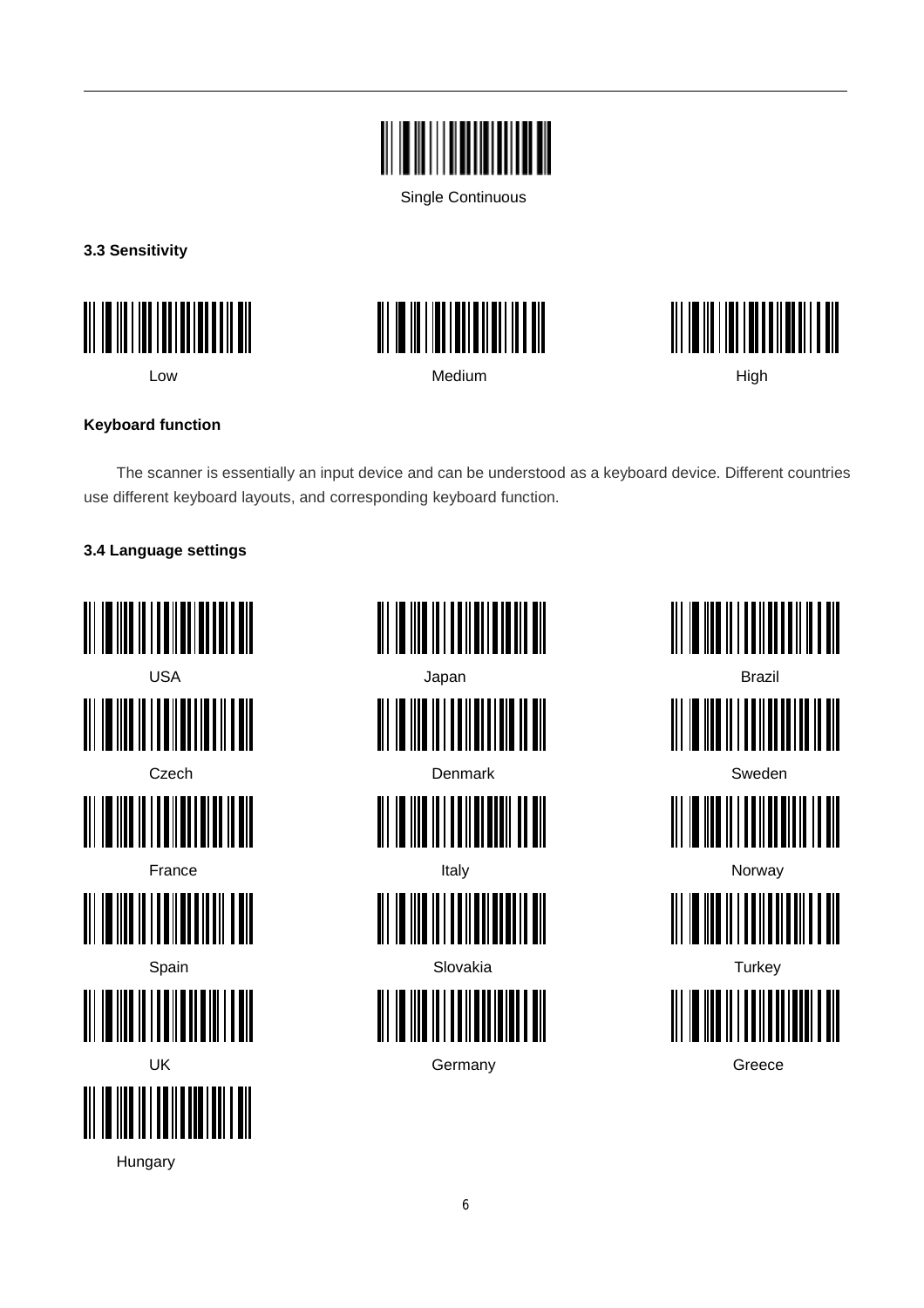#### **3.5 Caps lock Function**

This function can lock "Caps lock" function key, and keep the letter format without change.





Off **Off One of the Cone of the Cone of the Cone of the Cone of the Cone of the Cone of the Cone of the Cone of the Cone of the Cone of the Cone of the Cone of the Cone of the Cone of the Cone of the Cone of the Cone of** 

#### **3.5.1 Number lock Function**

This function can move the numeric keypad in the letter area to the keypad area and enter the numeric keypad with keypad.





#### **3.5.2 Character prompt**

For non-visual characters, you can set the prompt tone, indicating that there are non-printable characters in the data.







Enable Disable

#### **3.5.3 Character delay**

For some systems with slower processing speed, can set character delay.







NotDelay **NotDelay** Short Delay(20ms) **Long Delay(40ms)**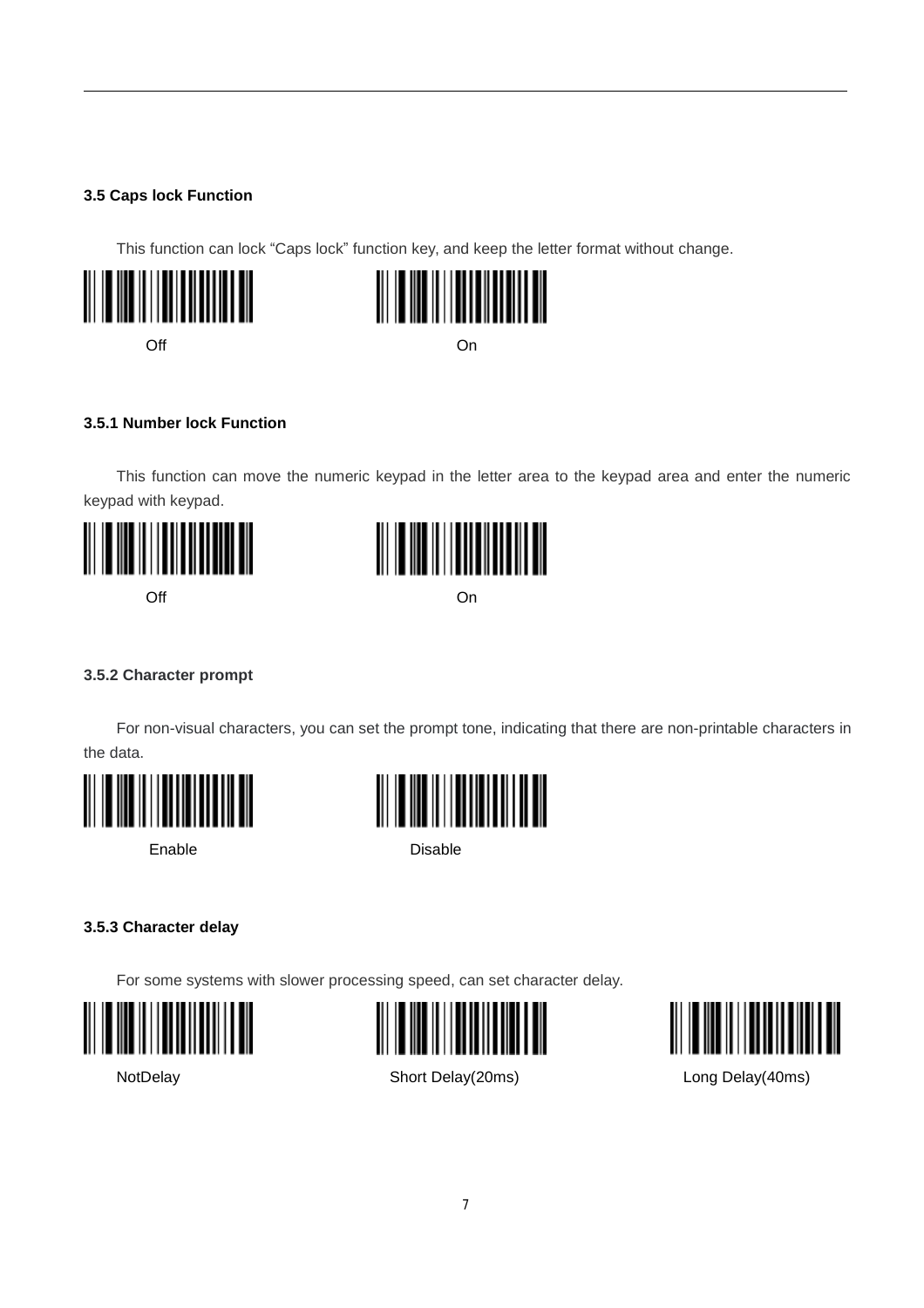#### **3.5.4 Alt Emulate keyboard**

This feature can simulate the ASCII mode of sending keyboard data, without the keyboard layout affection.



ALT Mode OFF ALT Mode ON



#### **3.5.5 Shift Function**





Shift Lock Off Shift Lock On

#### **3.6 Serial Port function**

The serial port supports the standard RS-232 interface and TTL-232 standard. The virtual serial port function is not affected by this section.

#### **3.6.1 Baud rate**









57600 bps 115200 bps



1200 bps 2400 bps



4800 bps 9600 bps



19200 bps 38400 bps

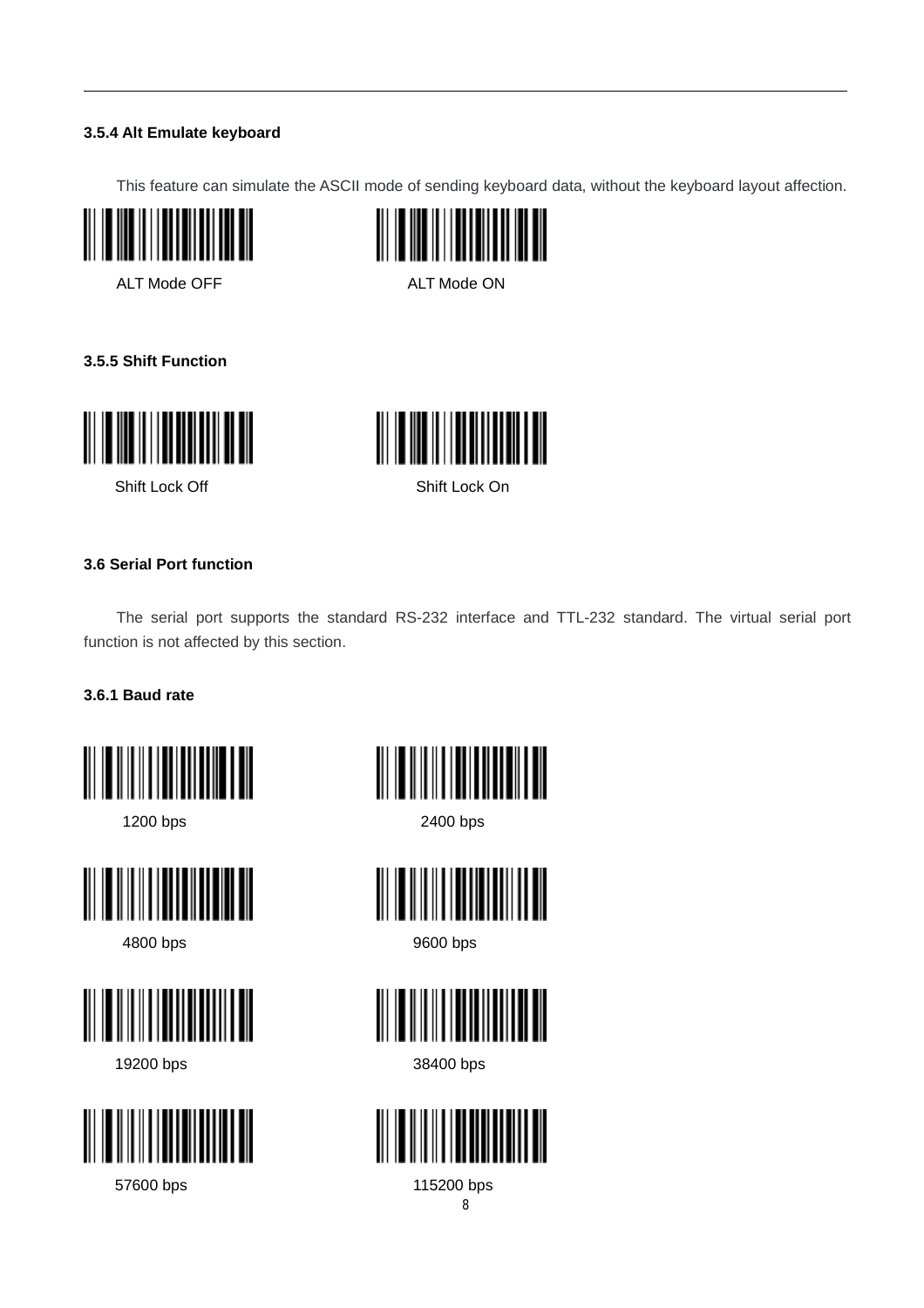**3.6.2 Parity**







**3.6.3 Stop bits**





1 Bit 2 Bit

**3.6.4 Data bits**





**3.6.5 Control flow**



Off **Off One of the Contract Contract Contract Contract Contract Contract Contract Contract Contract Contract Contract Contract Contract Contract Contract Contract Contract Contract Contract Contract Contract Contract Co** 

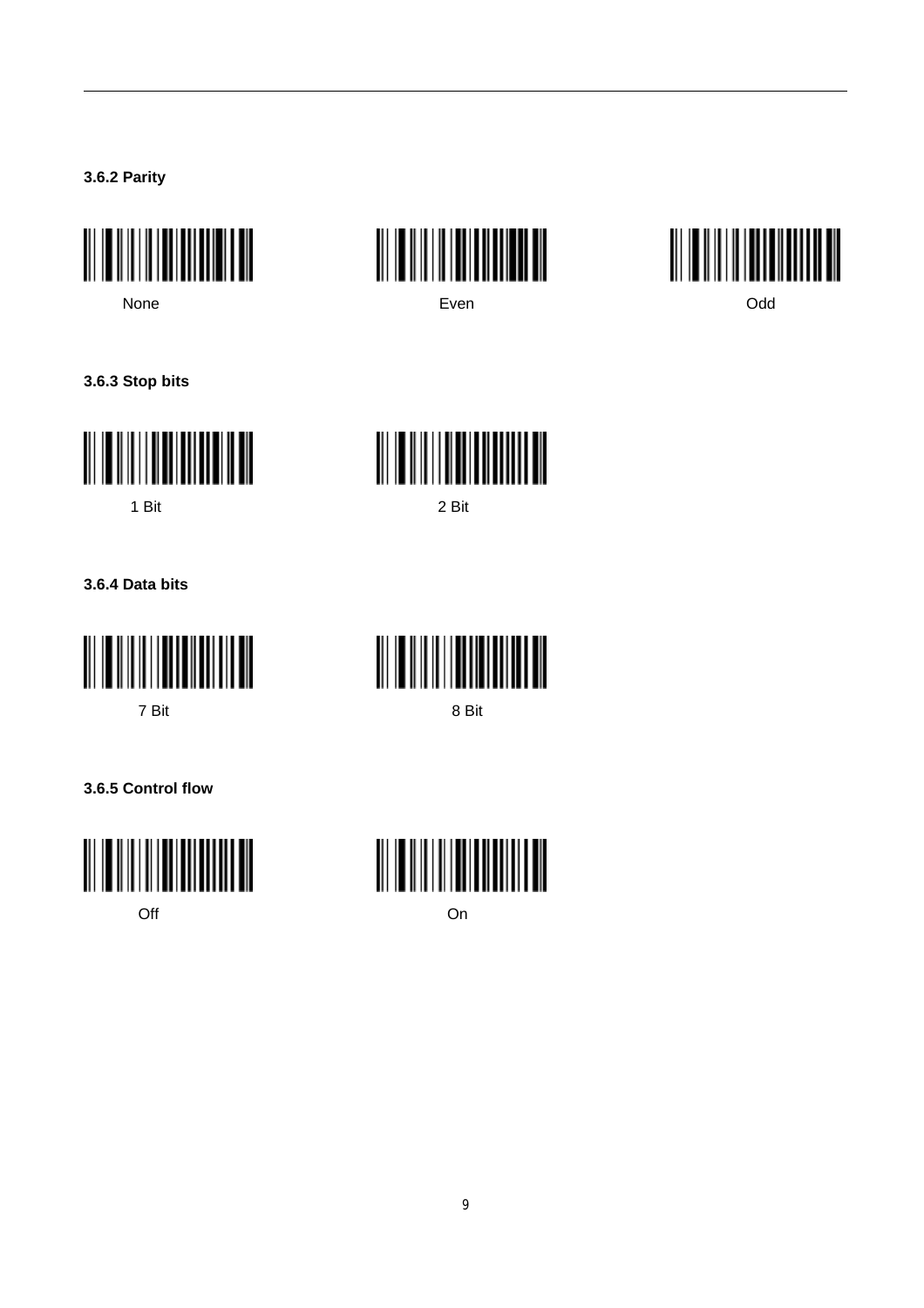**3.7 Data Edit**

#### **3.7.1 Prefix and Suffix settings**

Prefix and suffix are the basic data edit function, including terminal characters setting are also included in this section,

Example: set "a" as prefix.

Step: "Enable custom prefix", "set custom prefix", "6", "1", "Save".



Disable Custom Prefix **Enable Custom Prefix** Set Custom Prefix



<u> III Martin Martin III M</u>



Disable Custom Suffix **Enable Custom Suffix** Enable Custom Suffix Set Custom Suffix



Terminating Character 0x0D Terminating Character 0x0D 0x0A



**3.7.2 Convert Case**



**3.7.3 AIMFunction**









Not Convert All ToConvert Upper Case All To Convert Lower Case



AIM Disable **AIM Enable**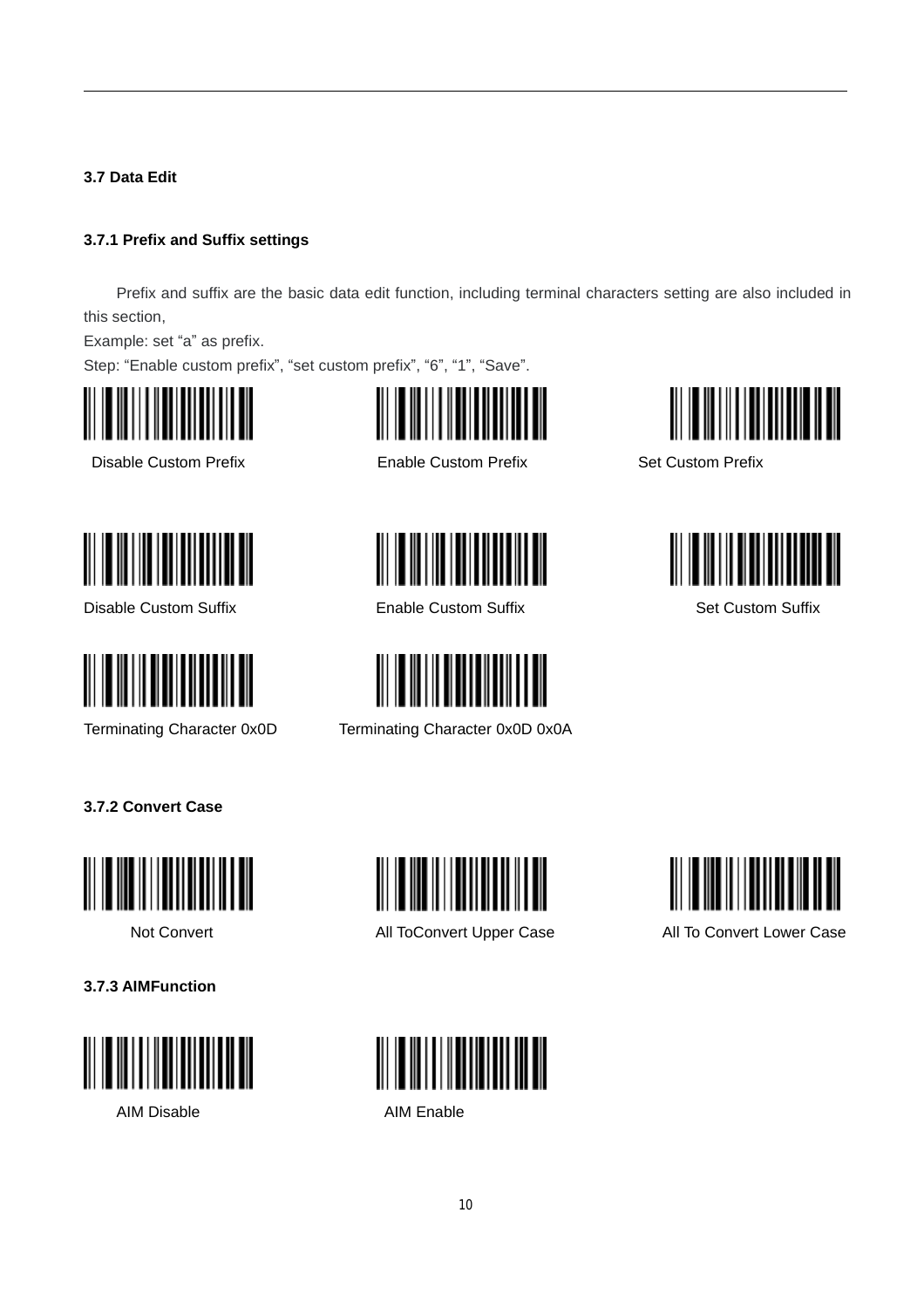#### **3.8 Sound Settings**

Starting-up indicator



**3.8.1 Decode indicator**











High Medium Low



**3.8.2 Decode Indicate type**





Type1 Type2 Type3

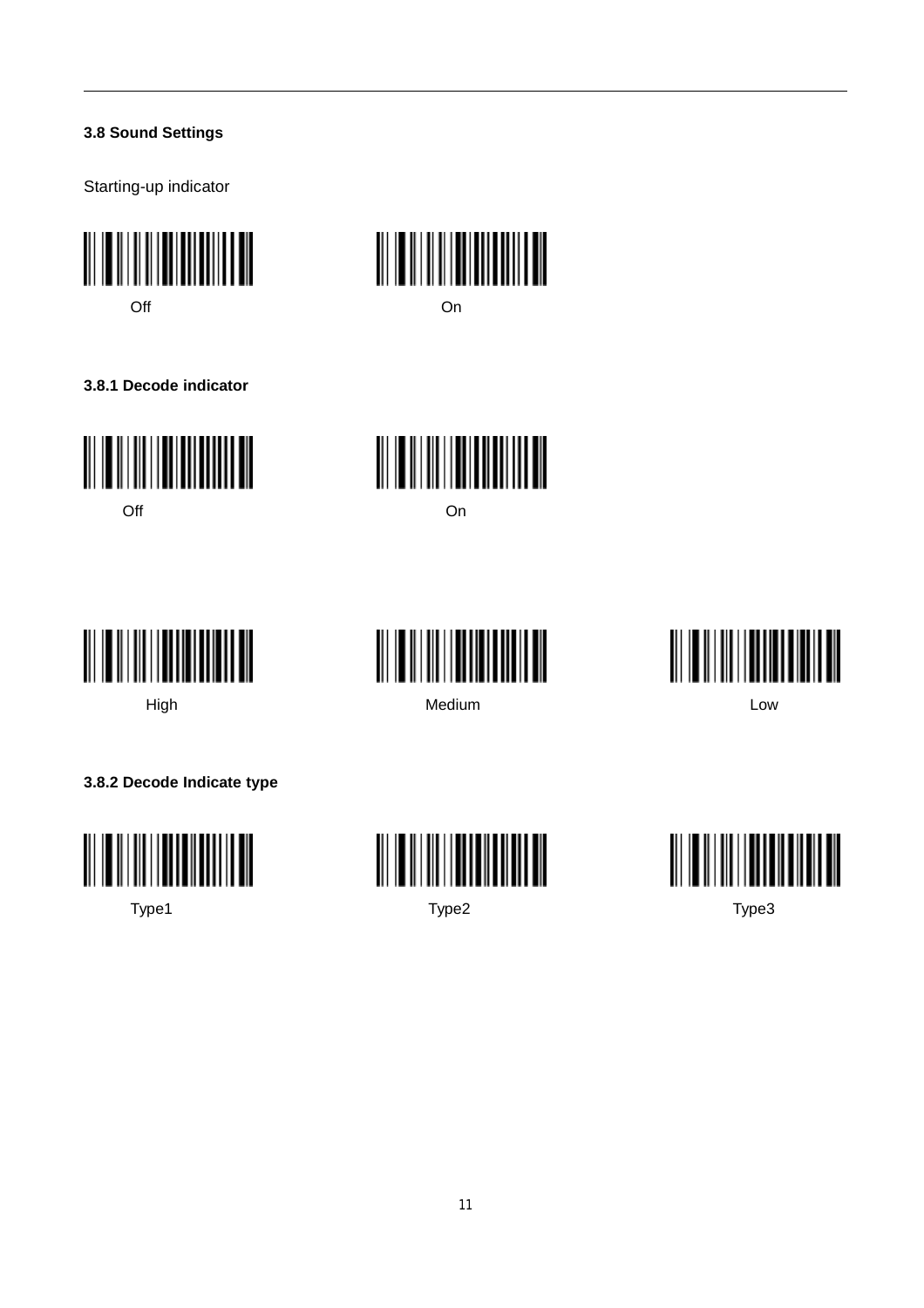#### **3.9 Advance function settings**

#### **3.9.1 Illumination**







**3.9.2 Aiming**







**3.9.3 Scan Delay Function**

<u> Harrison ka</u>

Different Barcode Scan Delay On Same Barcode Scan Delay On Same Barcode Scan Delay Off







# <u>|| || || || || || || || || || || || ||</u>



Off **Off Contract Contract Contract Contract Contract Contract Contract Contract Contract Contract Contract Contract Contract Contract Contract Contract Contract Contract Contract Contract Contract Contract Contract Cont** 

**3.9.5 Anti-color code read**







Only Read Black Code Only Read Anti-color Code Read Black And Anti-color Code Both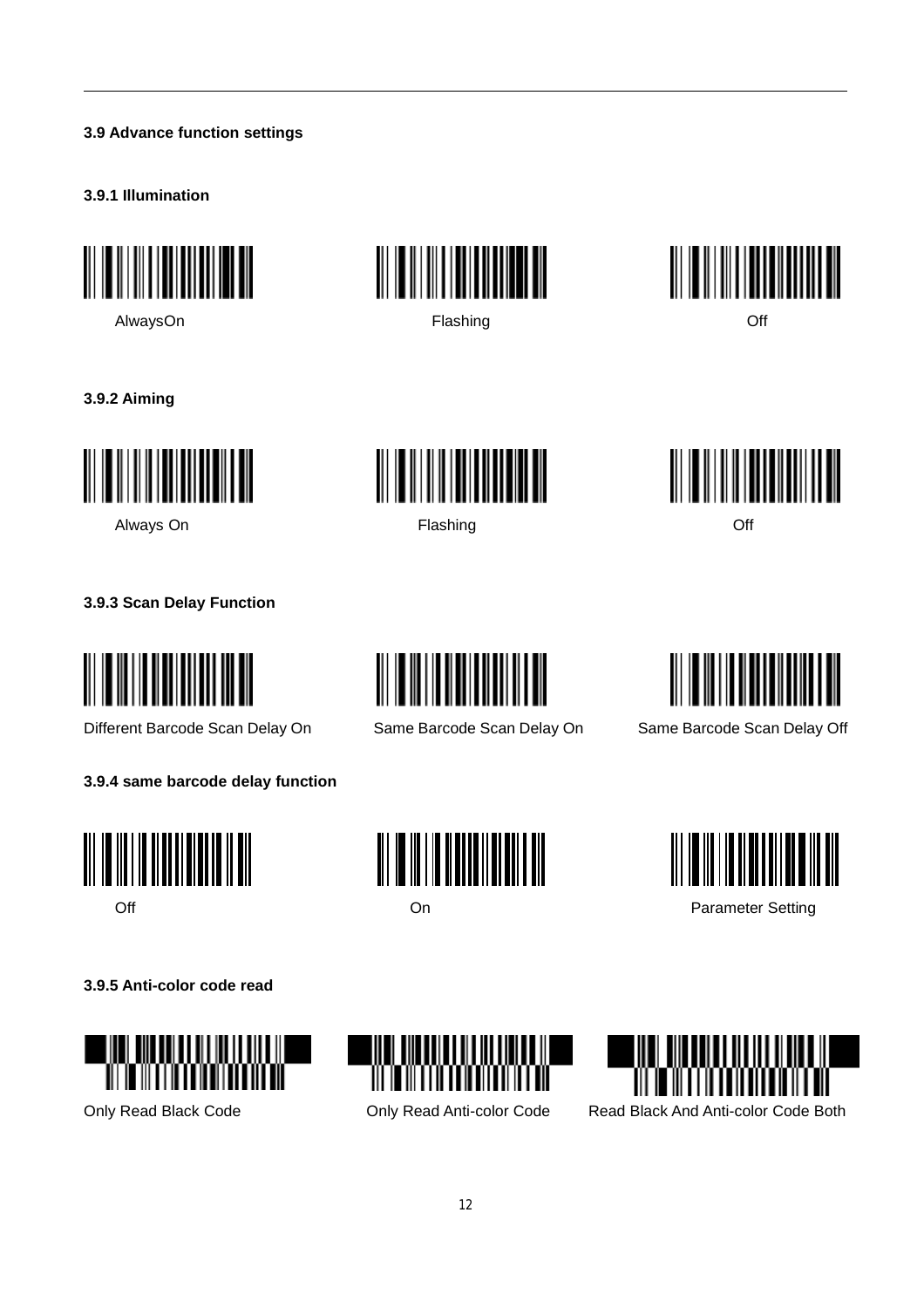# **IV Barcode function settings**

**4.1 Code 128**



Disable EAN128 Enable EAN128



Disable Code128 **Enable Code128** 



**4.2 EAN-8**



Disable EAN-8 Enable EAN-8



NotTransmit Check Digit Transmit Check Digit



Not Convert EAN-8 To EAN-13 Convert EAN-8 To EAN-13



Disable 2-Digit Add-On Code Enable 2-Digit Add-On Code







Set TheMinimum Length Set The Maximum Length







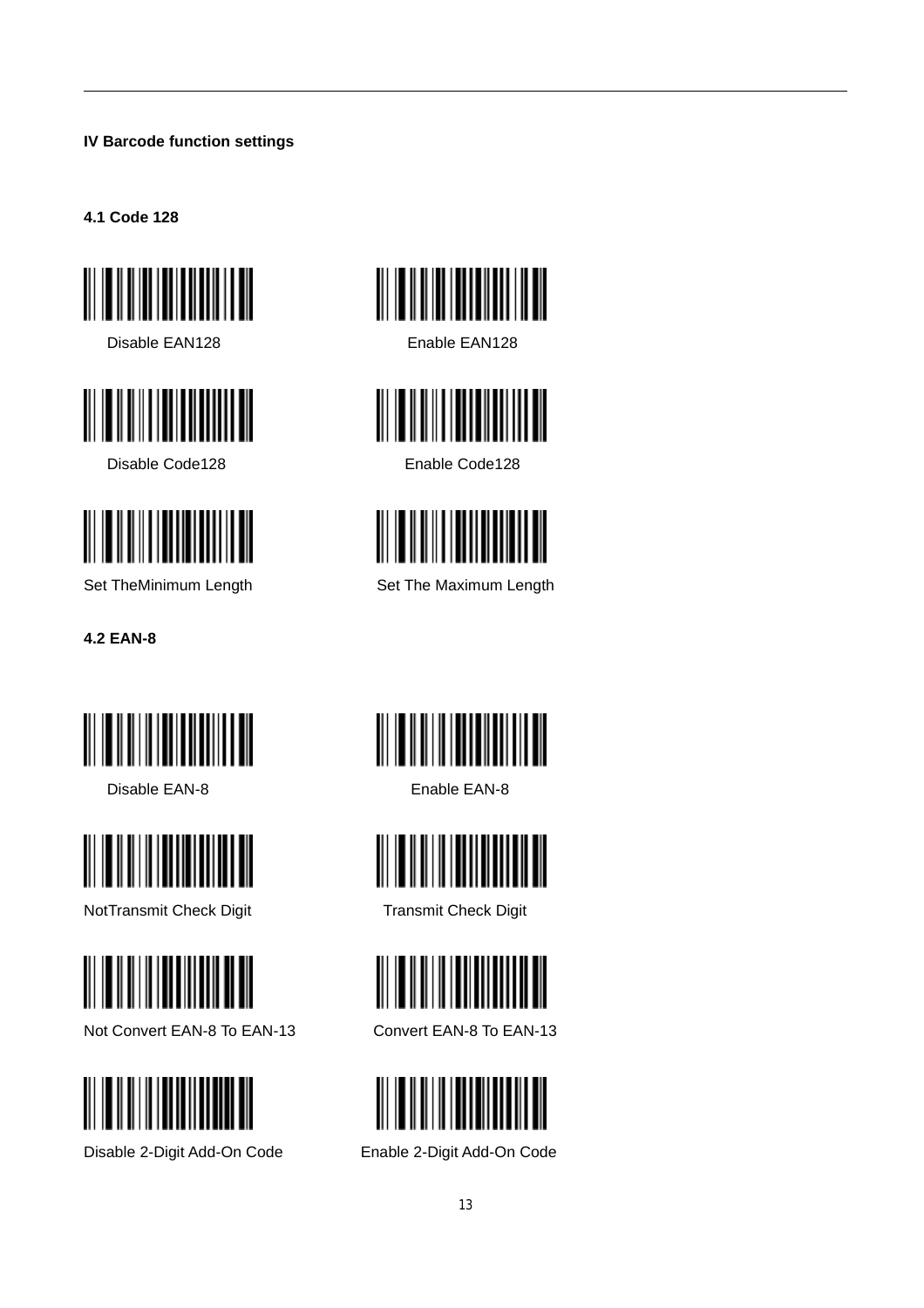

**4.3 EAN13**



Disable ISBN **EnableISBN** 



ISBN Send 13 DigitsISBN Send 10 Digits



Disable EAN-13 EnableEAN-13



Not Transmit Check Digit Transmit Check Digit



Disable 2-Digit Add-On Code Enable 2-Digit Add-On Code



Disable 5-Digit Add-On Code Enable 5-Digit Add-On Code

**4.4 UPC-E**



Disable UPC-E Enable UPC-E



Disable 5-Digit Add-On Code Enable 5-Digit Add-On Code













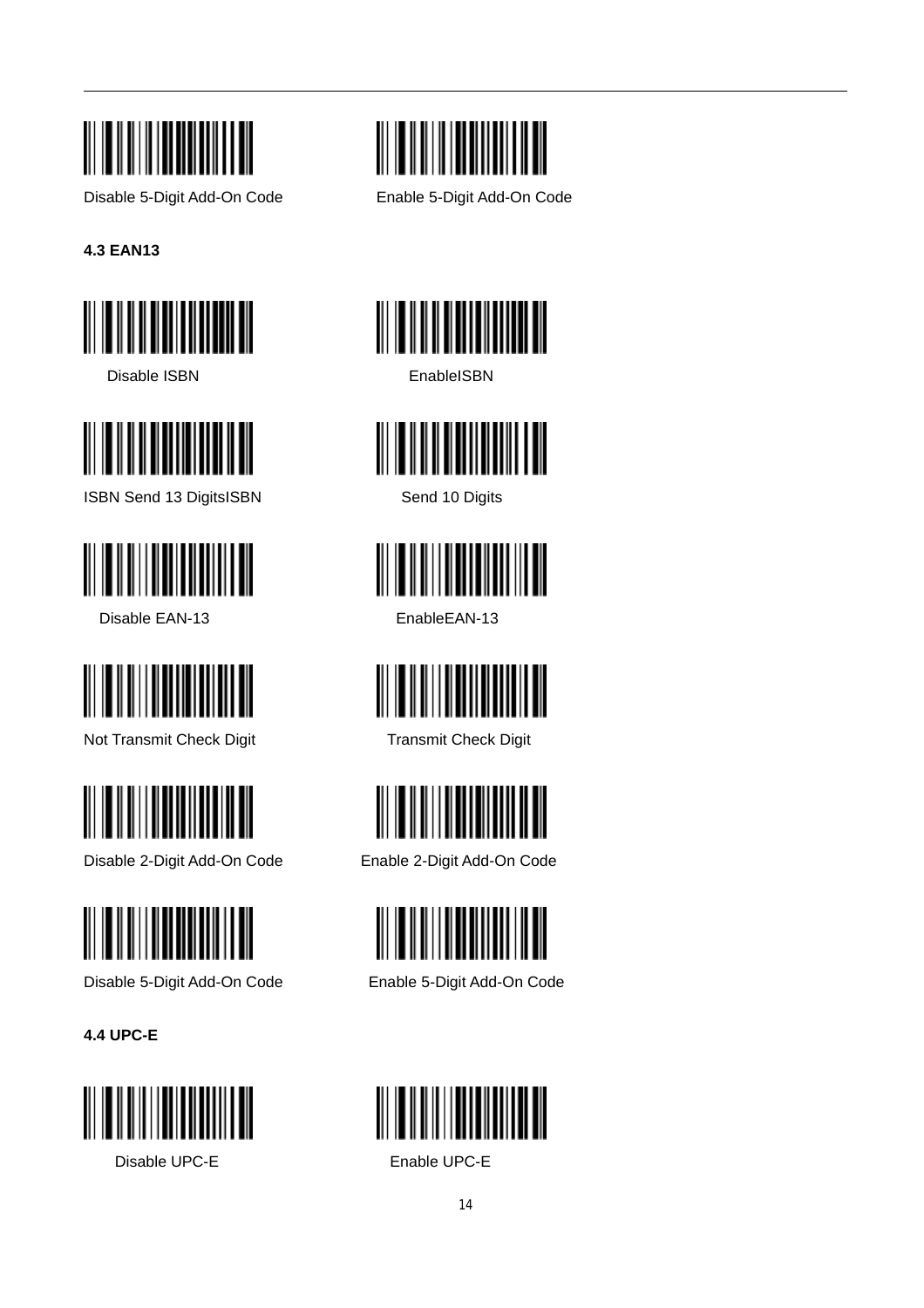

NotTransmit Check Digit Transmit Check Digit



Not Transmit System Character"0" Transmit System Character



Not Convert UPC-ETo UPC-A Convert UPC-E To UPC-A





Disable 2-Digit Add-On Code Enable 2-Digit Add-On Code



Disable 5-Digit Add-On Code Enable 5-Digit Add-On Code

**4.5 UPC-A**



Disable UPC-A Enable UPC-A



Not Transmit Check Digit Transmit Check Digit









Transmit UPC-E To UPC-A Transmit UPC-E Country Code + System Character







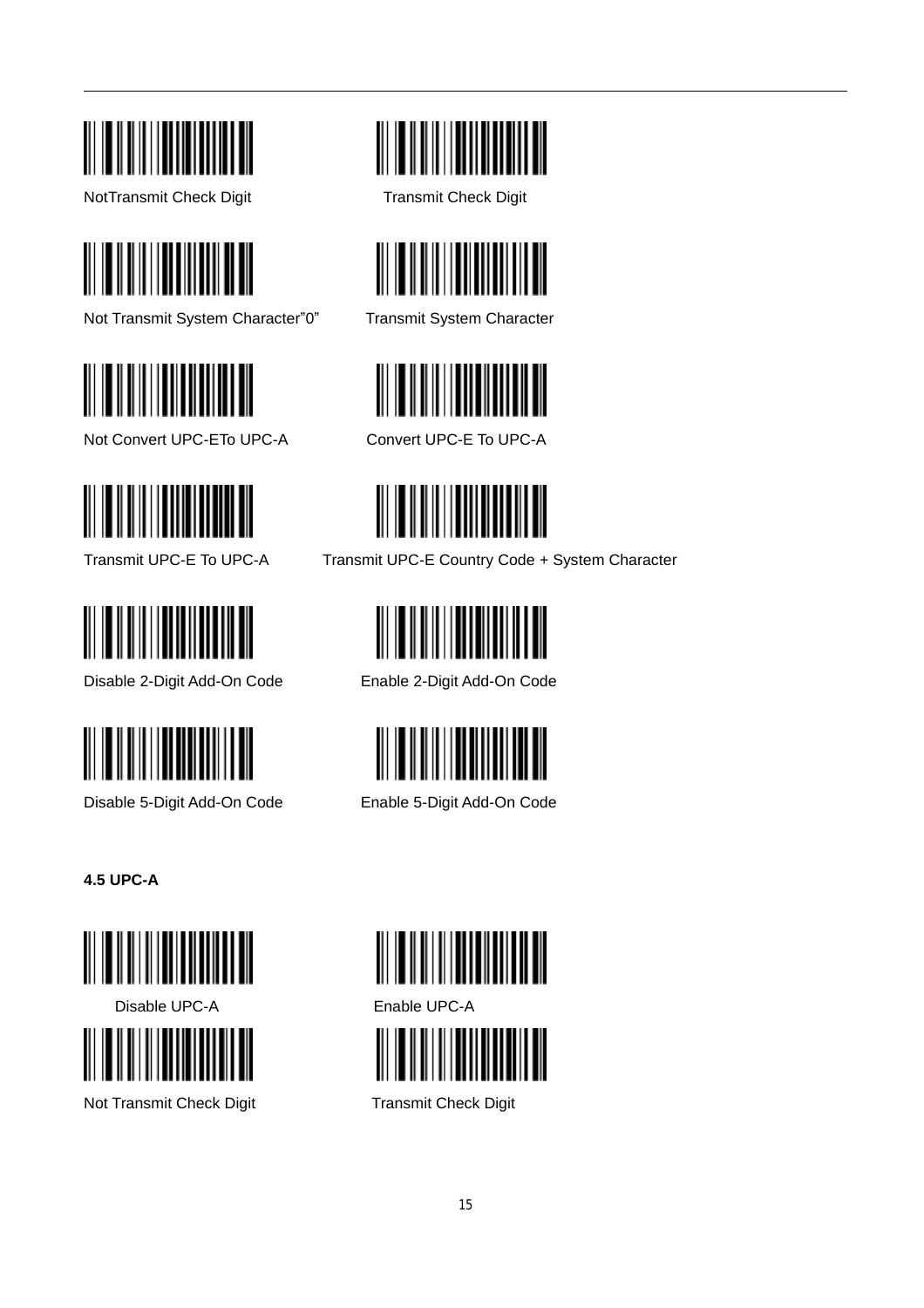

No Transmit System Character"0" Transmit System Character"0" No Preamble



Disable 2-Digit Add-On Code Enable 2-Digit Add-On Code



Disable 5-Digit Add-On Code Enable 5-Digit Add-On Code









**4.6 Interleaved 25**



Disable Interleaved 25 Enable Interleaved 25





<u> Harristan Maria (</u>



Set TheMinimum Length Set The Maximum Length



Not Check Check Check, Not Transmit Check Digit Check,Transmit Check digit



**4.7 MATRIX 25**



Disable Matrix 25 Enable Matrix 25

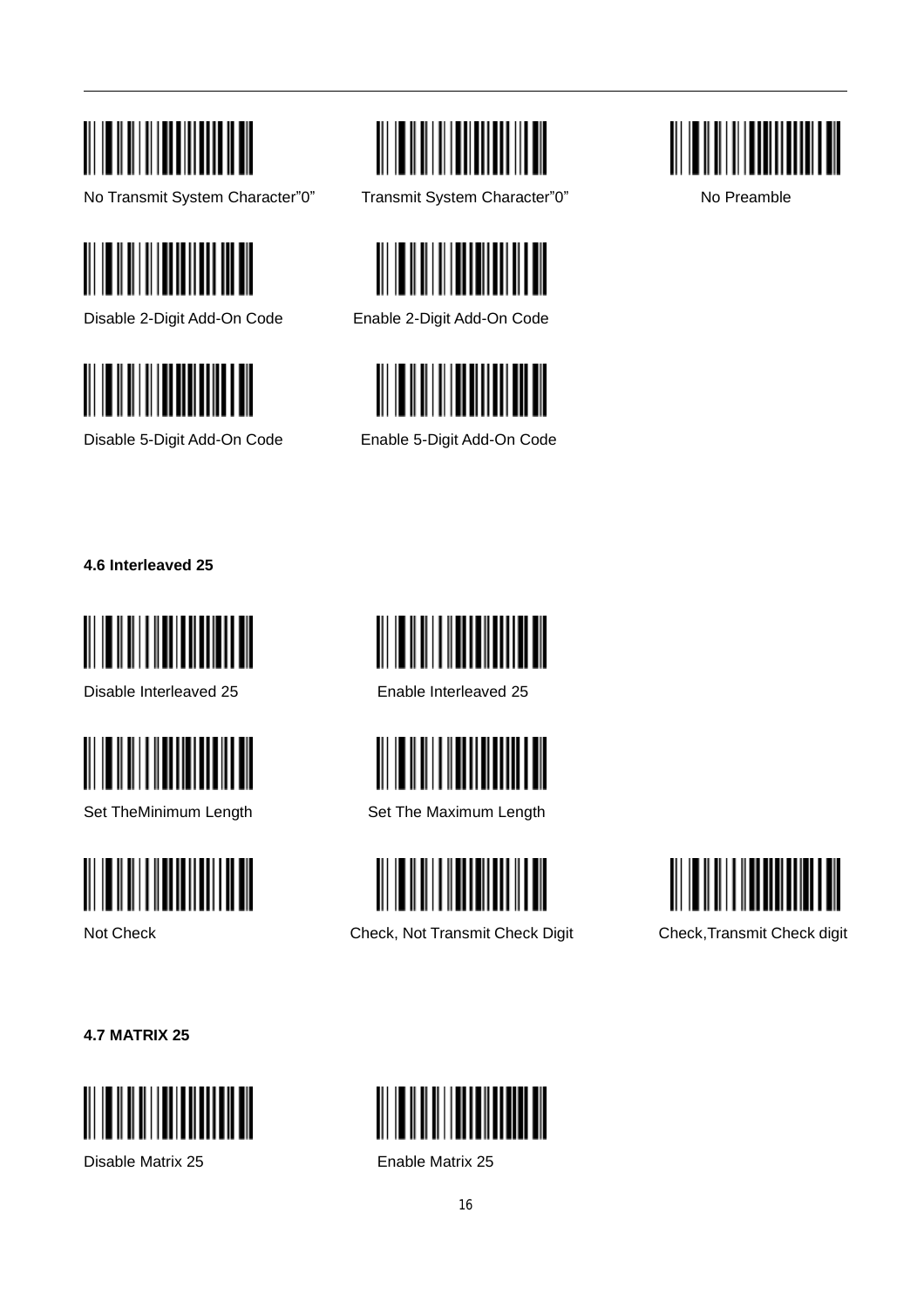





Set TheMinimum Length Set The Maximum Length



Not Check Check, Not Transmit Check Digit Check,TransmitCheck Digit



**4.8 CODE 39**



Disable CODE 39 Enable CODE 39





Not Check Check Check



Not Transmit Start-Stop Character Transmit Start-Stop Character



Full ASCII code39 Standard code 39





Set TheMinimum Length Set The Maximum Length





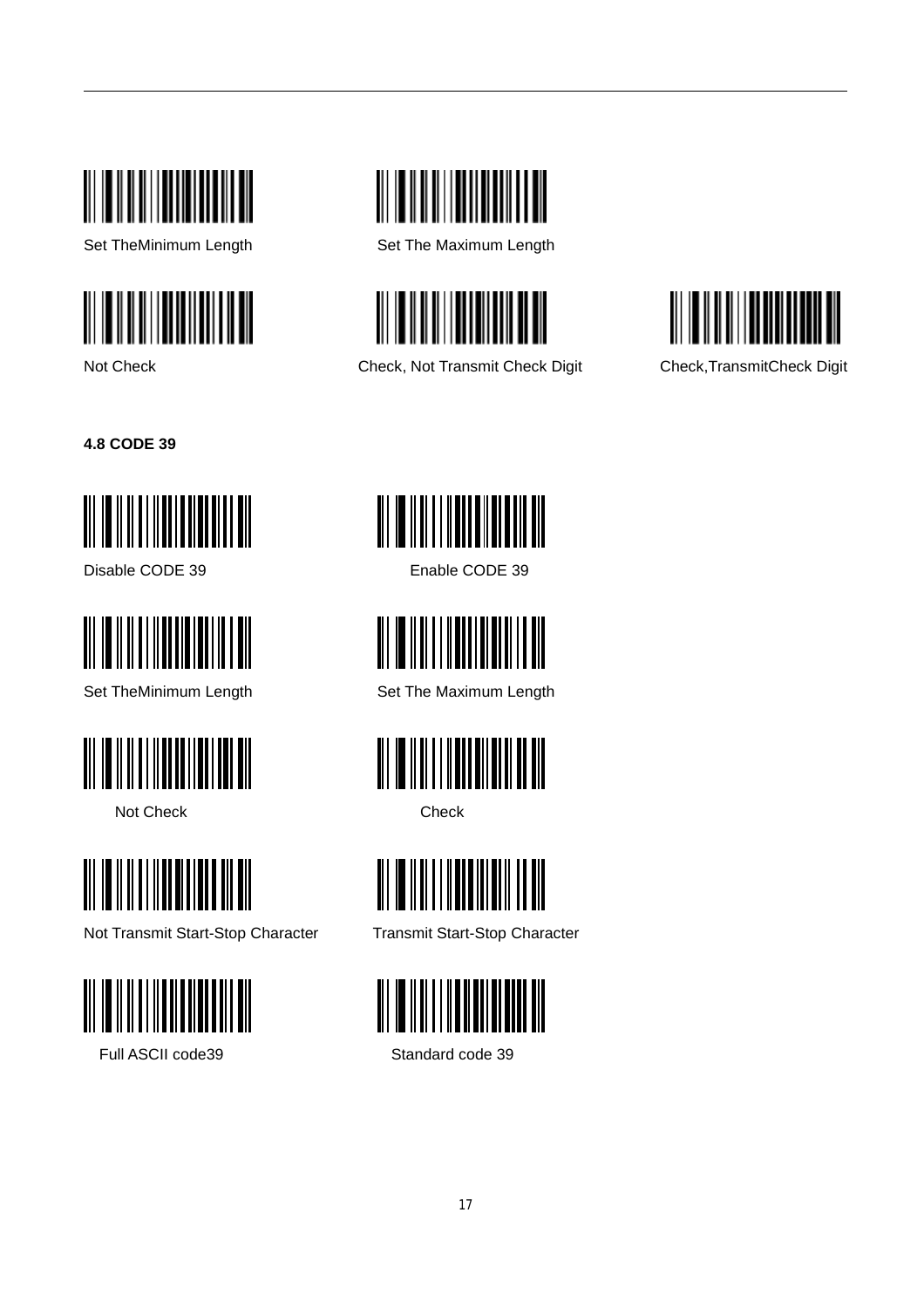# **4.9 CODE 32**





EnablePrefix "0" DisablePrefix "0"



**4.10 CODABAR**



Disable Codabar **EnableCodabar** EnableCodabar















Transmit Check Digit Not Transmit Check Digit





Set TheMinimum Length Set The Maximum Length



Not check Check, Not Transmit Check Digit



Transmit Check Digit NotTransmit Start-Stop Characters Transmit Start-Stop Characters



ABCD AsStart-Stop Character ABCD/TNE As Start-Stop Character



Start-Stop Characters In Upper Case Start-stop Characters In Lower Case

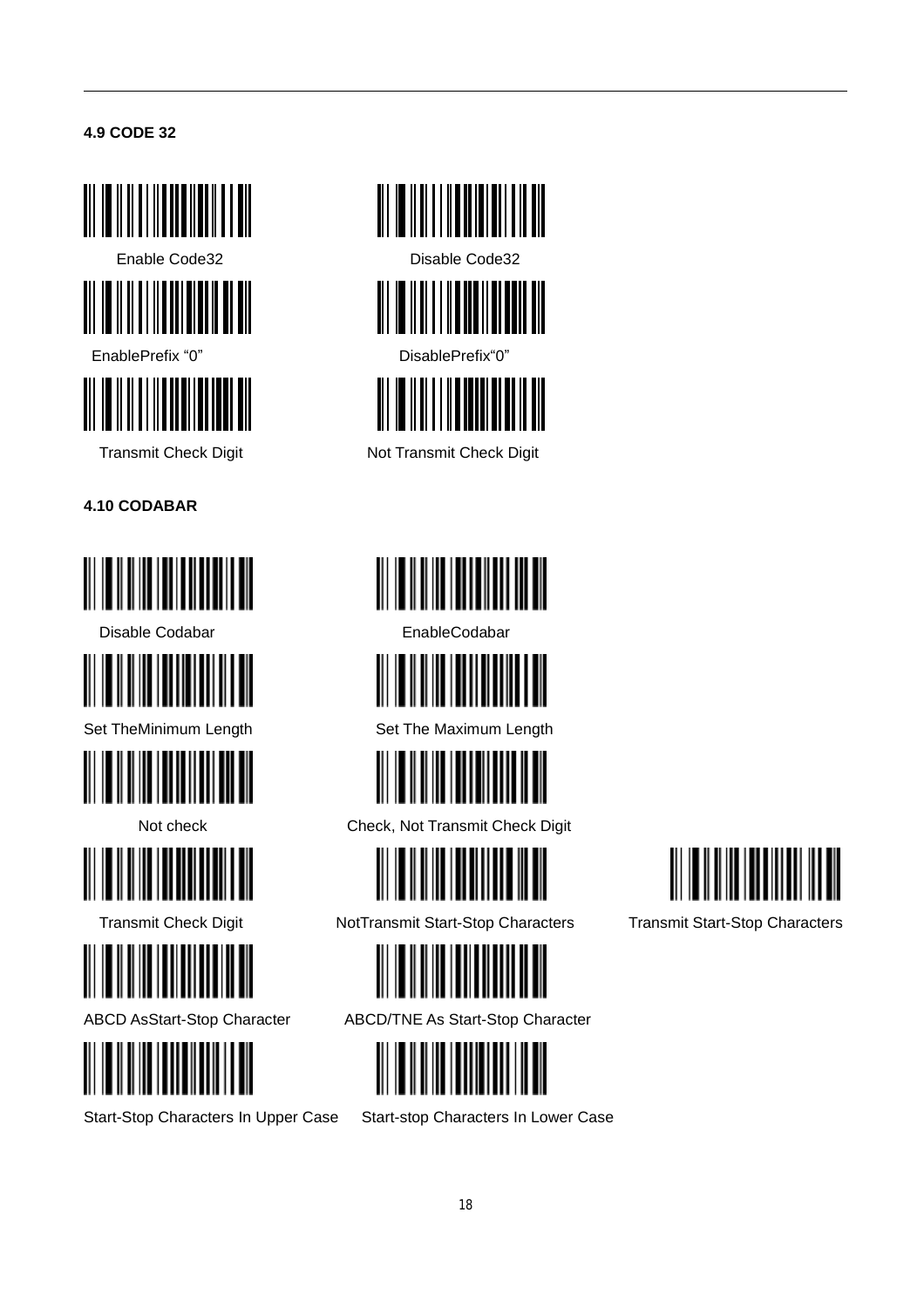# **4.11 CODE 93**



Disable Code 93 Enable Code 93





<u> III III III III III II</u>



Set TheMinimum Length Set The Maximum Length



No Check Check Check, Not Transmit Check Digit Check, Transmit Check Digit



**4.12 RSS**



Disable RSS **Enable RSS** 



Not Transmit AL(01)Character Transmit AL(01) Character

**4.13 Industrial 25**



Disable Industrial 25 Enable Industrial 25











Set TheMinimum Length Set The Maximum Length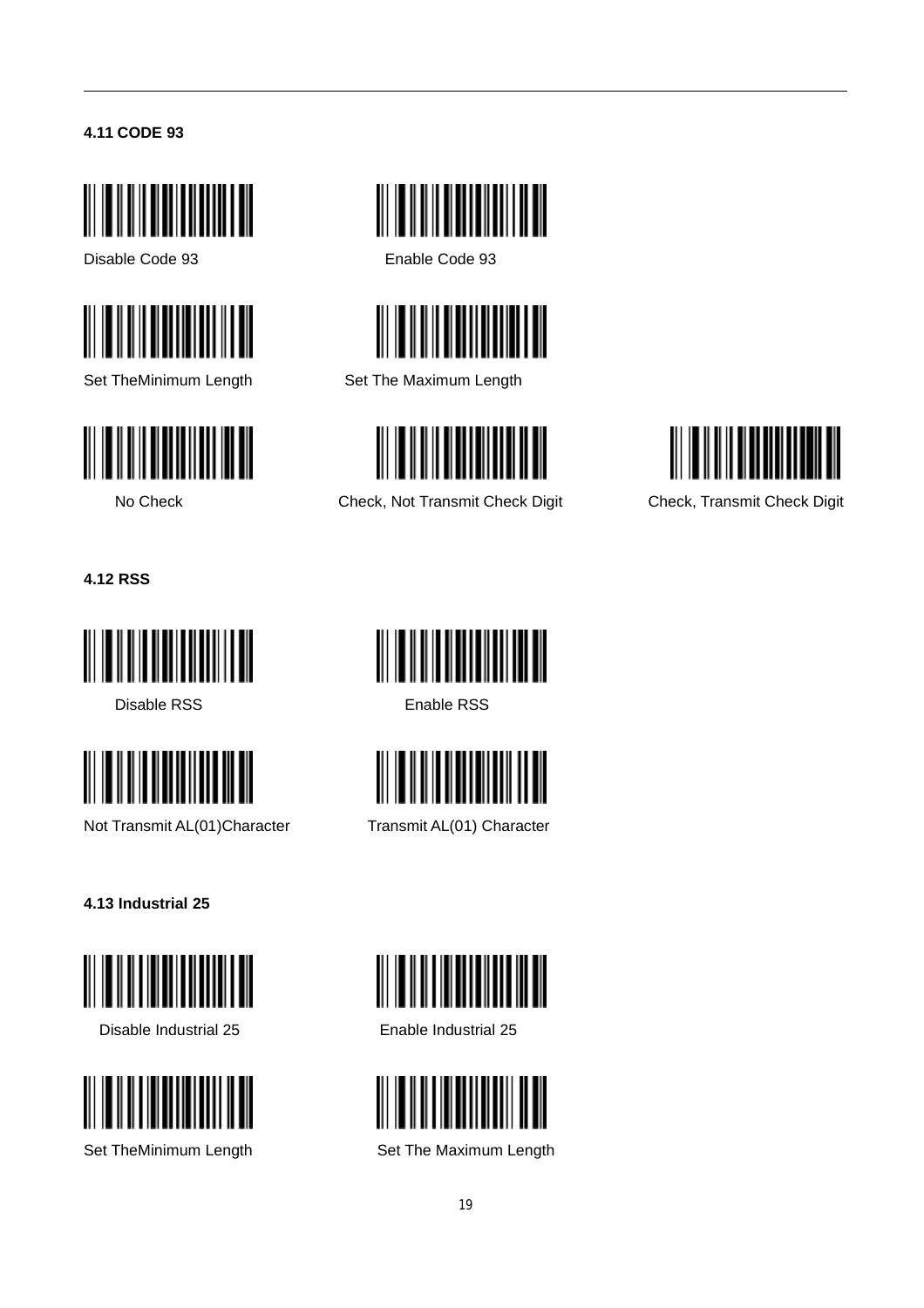



No Check Check, Not Transmit Check Digit Check, Transmit Check Digit



**4.14 Standard 25**



Disable Standard 25 Enable Standard 25





**4.15 Plessey**



Disable Plessey **Enable Plessey** 









Set the Minimum Length Set the Maximum Length



No Check Check, Not Transmit Check Digit Check, Transmit Check Digit







SetTheMinimum Length Set The Maximum Length



No Check Check Check, Not Transmit Check Digit Check,Transmit Check Digit

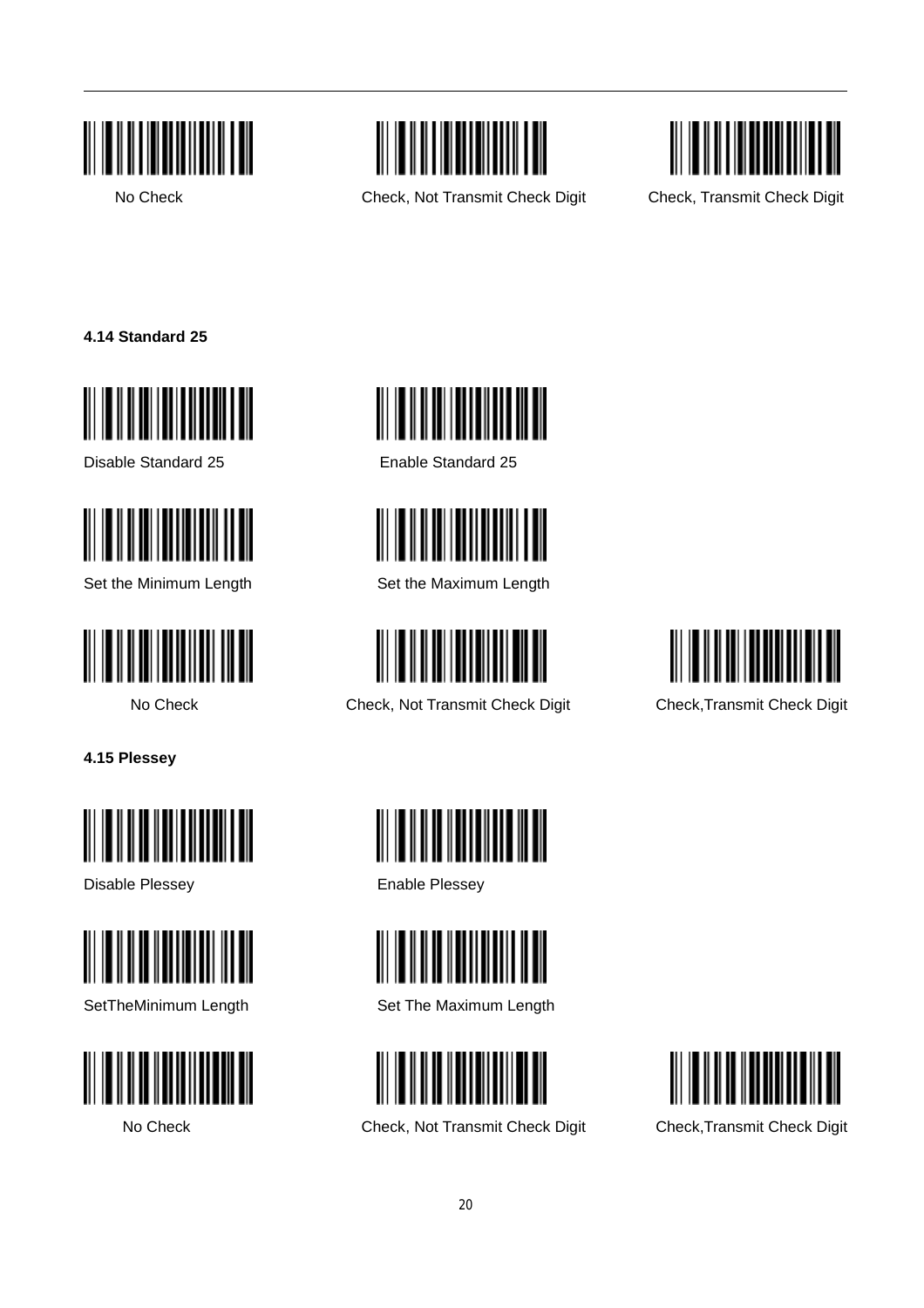#### **4.16 MSI**



Disable MSI **Enable MSI** 









Not Transmit Check Digits Transmit Check Digits

**4.17 QR**











SetTheMinimum Length Set The Maximum Length



No Check Single Check Digit, MOD10



Double Check Digit:MOD10 Double Check Digit,MOD10/MOD11





Disable QR Enable QR



Set TheMinimum Length Set The Maximum Length



Read Single QR Only **Read Double QR Only**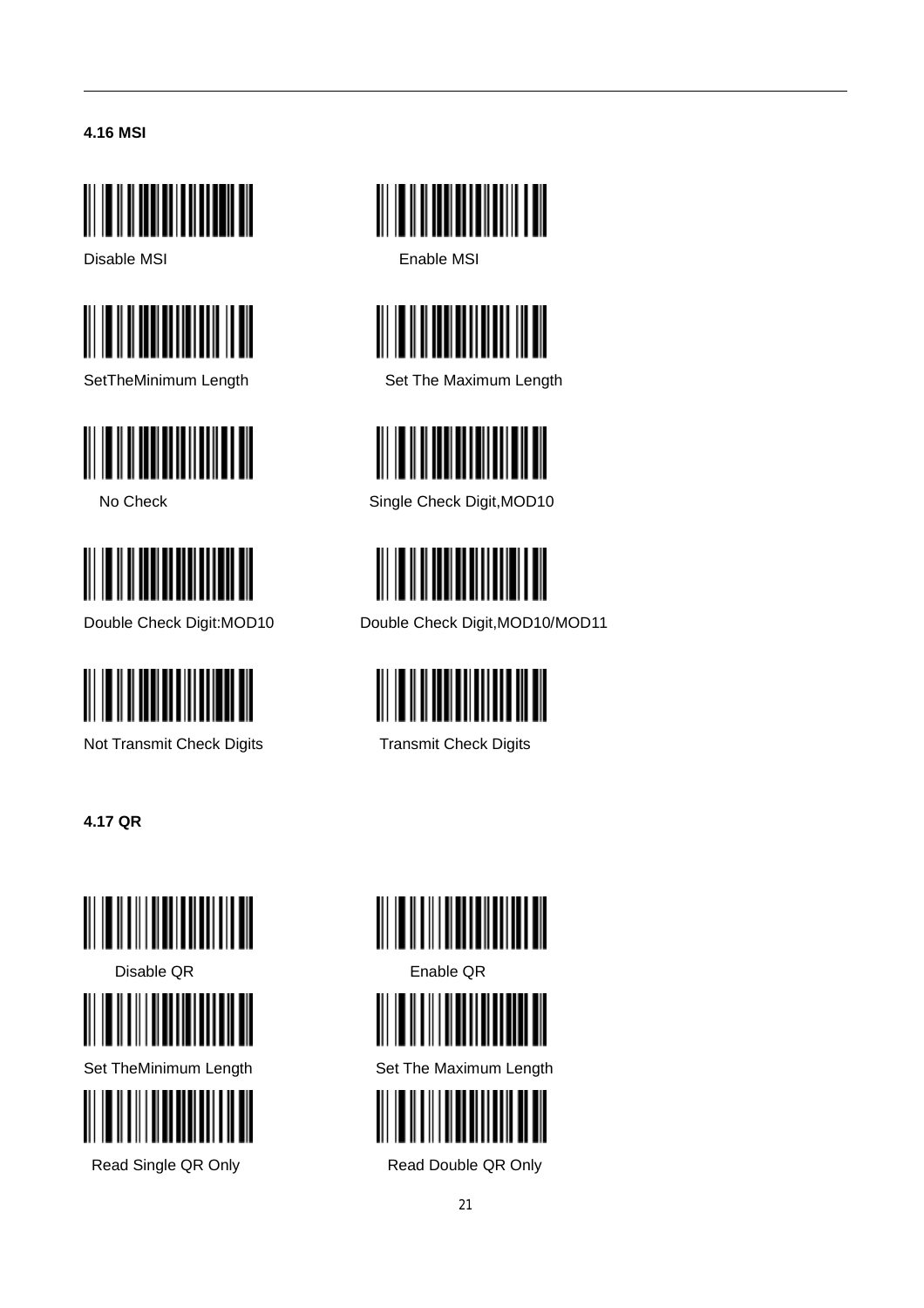#### **4.18 PDF 417**



Disable PDF417 Enable PDF417





**4.19 DM**



Disable DataMatrix Enable DataMatrix





**Appendix I Factory Defaults Table**

#### **Appendix II Code ID Table**





Set TheMinimum Length Set The Maximum Length



Read Single PDF417 Only Read Double PDF417 Only





Set The Minimum Length Set The Maximum Length



Read Single DataMatrix Only Read Double DataMatrix Only

When the setting parameter turns on the function of CODE ID, the corresponding barcode data will be preceded by CID CODE, as shown below: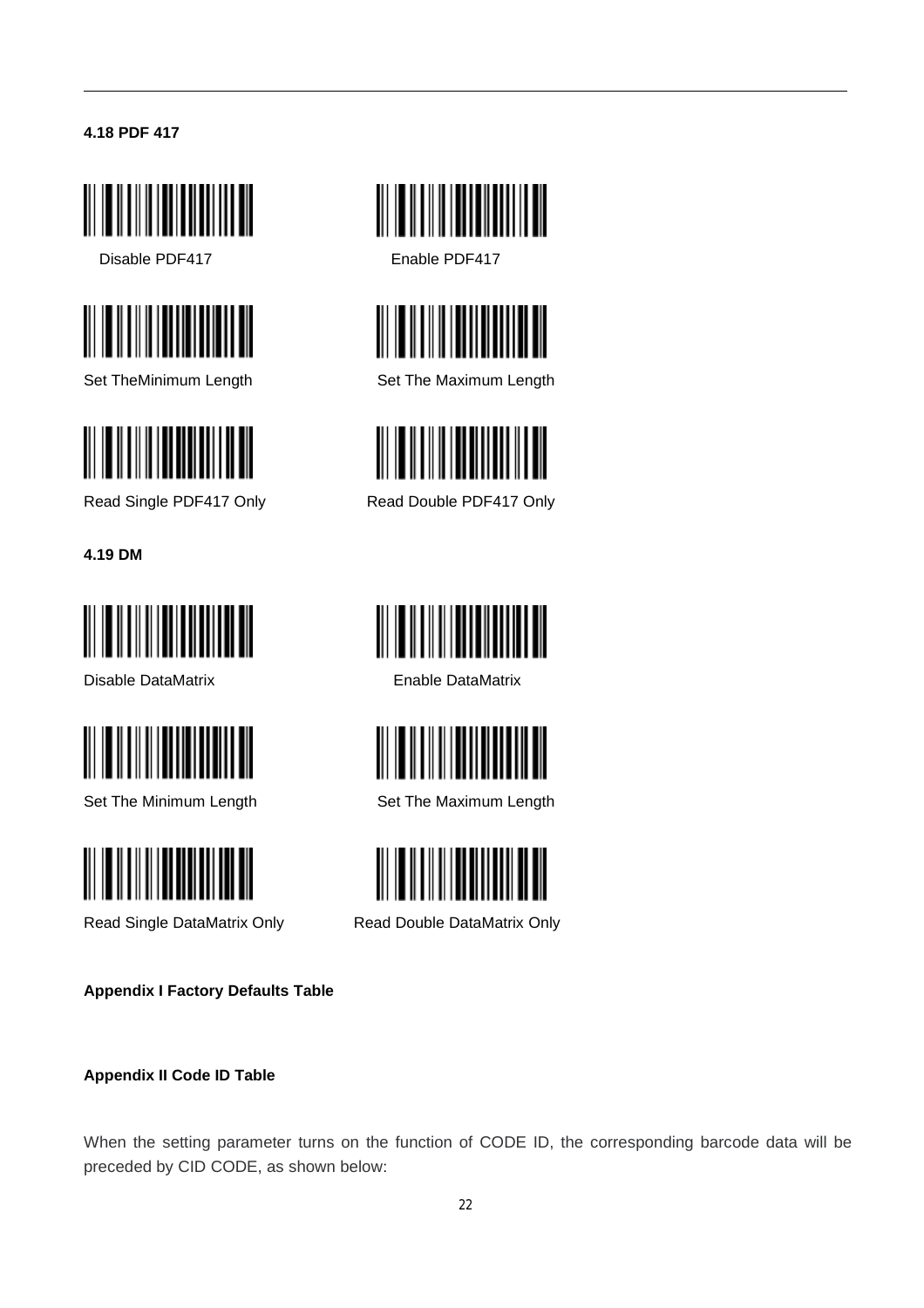| <b>Barcode type</b> | <b>CID</b> |
|---------------------|------------|
| UPCA                | A          |
| <b>UPCE</b>         | В          |
| EAN8                | C          |
| EAN13               | D          |
| <b>ISSN</b>         | E          |
| <b>ISBN</b>         | F          |
| <b>CODE 128</b>     | G          |
| GS1 128             | H          |
| <b>ISBT128</b>      | J          |
| CODE 39             | Κ          |
| CODE 93             | L          |
| CODE 11             | M          |
| <b>ITF 25</b>       | N          |
| ITF 6               | O          |
| <b>ITF 14</b>       | P          |
| <b>MATRIX 25</b>    | S          |
| <b>IN 25</b>        | U          |
| STANDARD 25         | V          |
| CODABAR             | W          |
| UK                  | X          |
| MSI                 | Y          |
| GS <sub>1</sub>     | Z          |

# **Appendix III ASCII Table**

| <b>BIN</b> | <b>DEC</b>     | <b>HEX</b> | <b>COM</b> | <b>KEYBOARD</b>  |
|------------|----------------|------------|------------|------------------|
| 0000 0000  | 0              | 00         | <b>NUL</b> | <b>NULL</b>      |
| 0000 0001  | 1              | 01         | SOH        | <b>ENTER</b>     |
| 0000 0010  | 2              | 02         | <b>STX</b> | <b>CAPS LOCK</b> |
| 0000 0011  | 3              | 03         | <b>ETX</b> | <b>NULL</b>      |
| 0000 0100  | 4              | 04         | <b>EOT</b> | <b>NULL</b>      |
| 0000 0101  | 5              | 05         | <b>ENQ</b> | <b>NULL</b>      |
| 0000 0110  | 6              | 06         | <b>ACK</b> | <b>NULL</b>      |
| 0000 0111  | $\overline{7}$ | 07         | <b>BEL</b> | <b>ENTER</b>     |
| 0000 1000  | 8              | 08         | <b>BS</b>  | $\leftarrow$     |
| 0000 1001  | 9              | 09         | HT         | <b>TAB</b>       |
| 0000 1010  | 10             | 0A         | LF         |                  |
| 0000 1011  | 11             | 0B         | <b>VT</b>  | <b>TAB</b>       |
| 0000 1100  | 12             | 0C         | FF         | <b>DELETE</b>    |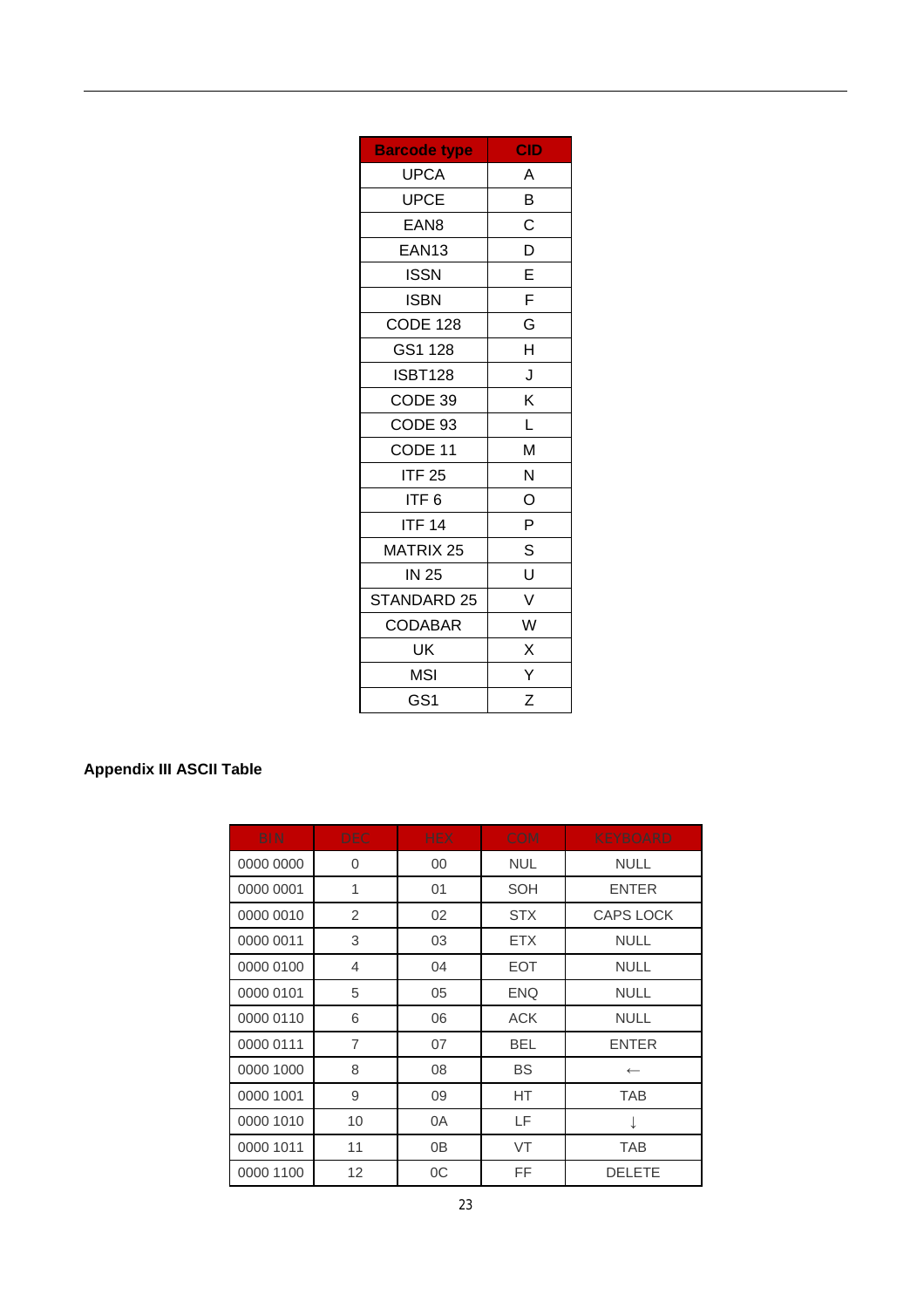| 0000 1101 | 13 | 0D             | CR                       | <b>ENTER</b>             |
|-----------|----|----------------|--------------------------|--------------------------|
| 0000 1110 | 14 | 0E             | <b>SO</b>                | <b>INSERT</b>            |
| 0000 1111 | 15 | 0F             | SI                       | <b>ESCAPSE</b>           |
| 0001 0000 | 16 | 10             | <b>DLE</b>               | F11                      |
| 0001 0001 | 17 | 11             | DC <sub>1</sub>          | <b>HOME</b>              |
| 0001 0010 | 18 | 12             | DC <sub>2</sub>          | PRINT SCREEN             |
| 0001 0011 | 19 | 13             | DC <sub>3</sub>          | <b>DELETE</b>            |
| 0001 0100 | 20 | 14             | DC4                      | TAB+SHIFT                |
| 0001 0101 | 21 | 15             | <b>NAK</b>               | F12                      |
| 0001 0110 | 22 | 16             | <b>SYN</b>               | F1                       |
| 0001 0111 | 23 | 17             | <b>ETB</b>               | F <sub>2</sub>           |
| 0001 1000 | 24 | 18             | CAN                      | F <sub>3</sub>           |
| 0001 1001 | 25 | 19             | <b>EM</b>                | F <sub>4</sub>           |
| 0001 1010 | 26 | 1A             | <b>SUB</b>               | F <sub>5</sub>           |
| 0001 1011 | 27 | 1B             | <b>ESC</b>               | F <sub>6</sub>           |
| 0001 1100 | 28 | 1 <sup>C</sup> | <b>FS</b>                | F7                       |
| 0001 1101 | 29 | 1D             | GS                       | F <sub>8</sub>           |
| 0001 1110 | 30 | 1E             | <b>RS</b>                | F <sub>9</sub>           |
| 0001 1111 | 31 | 1F             | US                       | F <sub>10</sub>          |
| 0010 0000 | 32 | 20             | (SPACE)                  | (SPACE)                  |
| 0010 0001 | 33 | 21             | Ţ                        | Ţ                        |
| 0010 0010 | 34 | 22             | $\mathbf{H}$             | H                        |
| 0010 0011 | 35 | 23             | #                        | #                        |
| 0010 0100 | 36 | 24             | \$                       | \$                       |
| 0010 0101 | 37 | 25             | $\%$                     | $\%$                     |
| 0010 0110 | 38 | 26             | &                        | &                        |
| 0010 0111 | 39 | 27             | $\bar{\rm t}$            | $\mathbf{r}$             |
| 0010 1000 | 40 | 28             | $\overline{\phantom{a}}$ | $\overline{(}$           |
| 0010 1001 | 41 | 29             | )                        | $\left( \right)$         |
| 0010 1010 | 42 | 2A             | *                        | $\star$                  |
| 0010 1011 | 43 | 2B             | +                        | +                        |
| 0010 1100 | 44 | 2C             | ,                        | $^\mathrm{!}$            |
| 0010 1101 | 45 | 2D             | ÷                        | $\overline{\phantom{0}}$ |
| 0010 1110 | 46 | 2E             |                          |                          |
| 0010 1111 | 47 | 2F             | $\overline{1}$           | /                        |
| 0011 0000 | 48 | 30             | 0                        | 0                        |
| 0011 0001 | 49 | 31             | 1                        | 1                        |
| 0011 0010 | 50 | 32             | $\overline{2}$           | $\overline{c}$           |
| 0011 0011 | 51 | 33             | 3                        | 3                        |
|           |    |                |                          |                          |
| 0011 0100 | 52 | 34             | 4                        | $\overline{4}$           |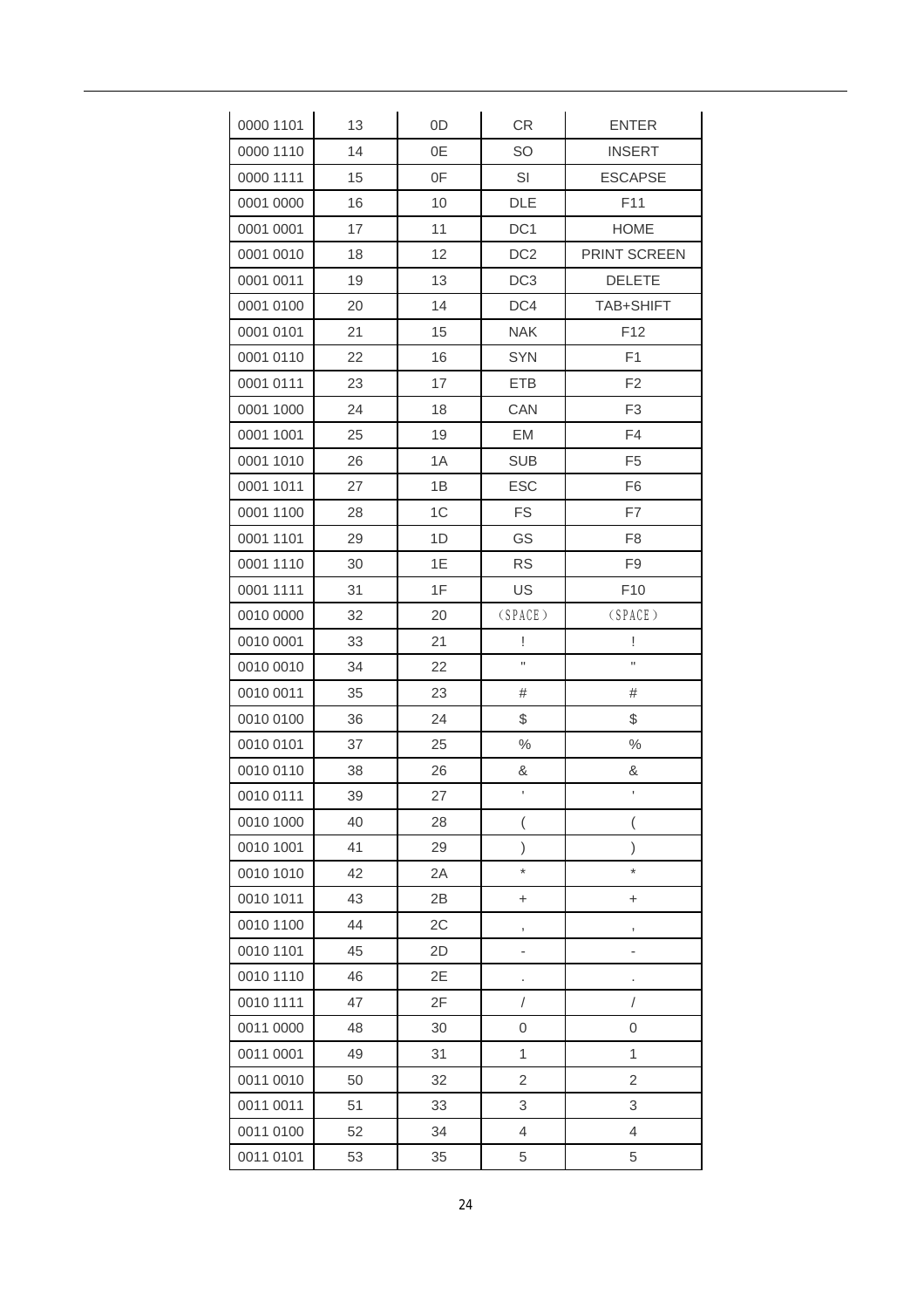| 0011 0110 | 54 | 36 | 6                                     | 6               |
|-----------|----|----|---------------------------------------|-----------------|
| 0011 0111 | 55 | 37 | 7                                     | 7               |
| 0011 1000 | 56 | 38 | 8                                     | 8               |
| 0011 1001 | 57 | 39 | 9                                     | 9               |
| 0011 1010 | 58 | 3A | $\vdots$                              | l.              |
| 0011 1011 | 59 | 3B | $\vdots$                              | $\vdots$        |
| 0011 1100 | 60 | 3C | $\,<$                                 | $\,<$           |
| 0011 1101 | 61 | 3D | $=$                                   | $=$             |
| 0011 1110 | 62 | 3E | >                                     | $\rm{>}$        |
| 0011 1111 | 63 | 3F | ?                                     | $\tilde{?}$     |
| 0100 0000 | 64 | 40 | $^{\copyright}$                       | $^{\copyright}$ |
| 0100 0001 | 65 | 41 | Α                                     | Α               |
| 0100 0010 | 66 | 42 | B                                     | B               |
| 0100 0011 | 67 | 43 | C                                     | C               |
| 0100 0100 | 68 | 44 | D                                     | D               |
| 0100 0101 | 69 | 45 | E                                     | E               |
| 0100 0110 | 70 | 46 | F                                     | F               |
| 0100 0111 | 71 | 47 | G                                     | G               |
| 0100 1000 | 72 | 48 | Н                                     | Н               |
| 0100 1001 | 73 | 49 | $\begin{array}{c} \hline \end{array}$ | L               |
| 0100 1010 | 74 | 4A | J                                     | J               |
| 0100 1011 | 75 | 4B | Κ                                     | Κ               |
| 0100 1100 | 76 | 4C | L                                     | L               |
| 0100 1101 | 77 | 4D | M                                     | M               |
| 0100 1110 | 78 | 4E | N                                     | N               |
| 0100 1111 | 79 | 4F | O                                     | O               |
| 0101 0000 | 80 | 50 | P                                     | P               |
| 0101 0001 | 81 | 51 | Q                                     | Q               |
| 0101 0010 | 82 | 52 | ${\sf R}$                             | R               |
| 0101 0011 | 83 | 53 | S                                     | S               |
| 0101 0100 | 84 | 54 | T                                     | T               |
| 0101 0101 | 85 | 55 | U                                     | U               |
| 0101 0110 | 86 | 56 | V                                     | V               |
| 0101 0111 | 87 | 57 | W                                     | W               |
| 0101 1000 | 88 | 58 | X                                     | X               |
| 0101 1001 | 89 | 59 | Υ                                     | Υ               |
| 0101 1010 | 90 | 5A | Ζ                                     | Ζ               |
| 0101 1011 | 91 | 5B | $\overline{[}$                        | ſ               |
| 0101 1100 | 92 | 5C | $\backslash$                          | $\backslash$    |
| 0101 1101 | 93 | 5D | 1                                     | l               |
| 0101 1110 | 94 | 5E | Λ                                     | Λ               |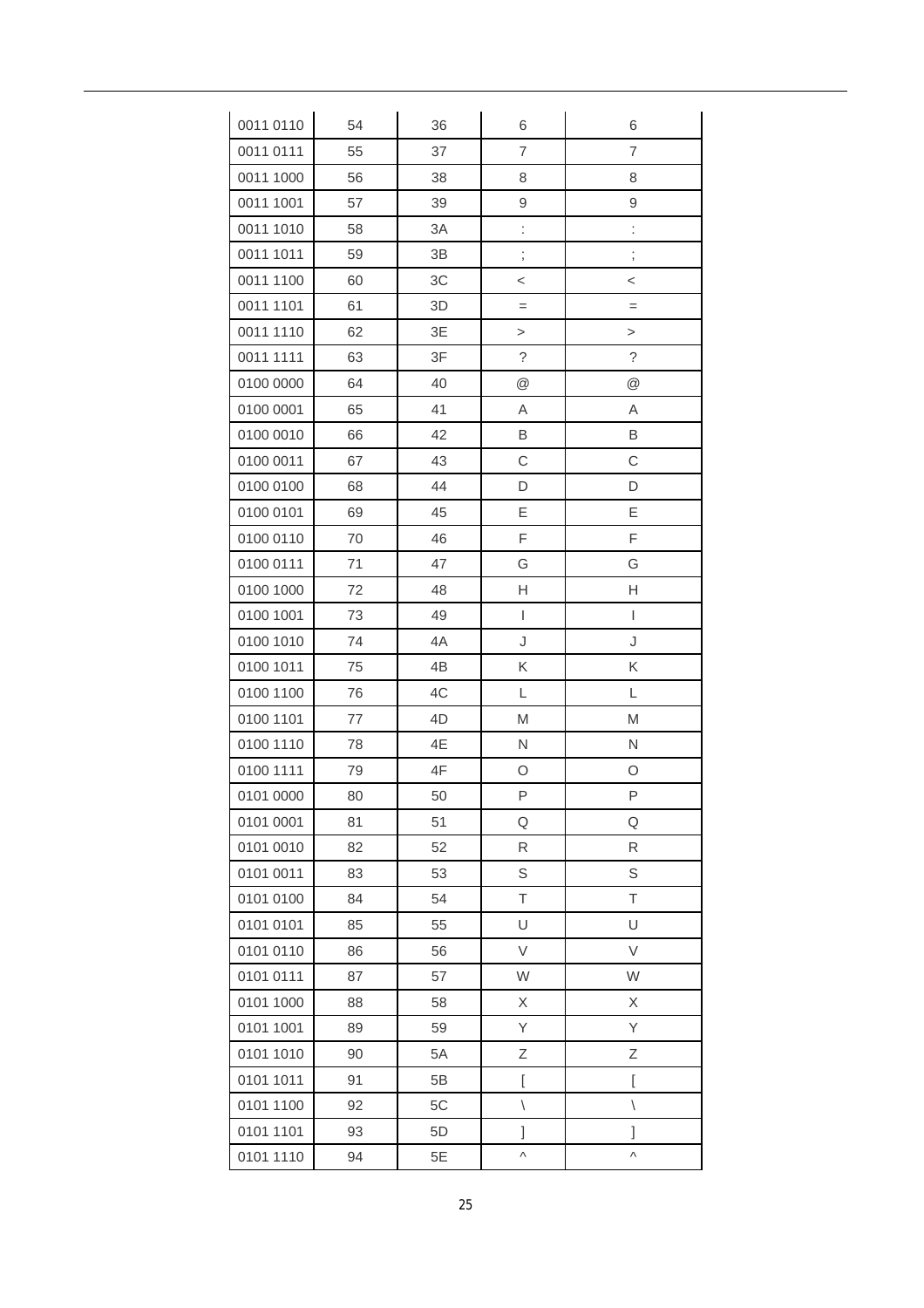| 0101 1111 | 95  | 5F |                          |               |
|-----------|-----|----|--------------------------|---------------|
| 0110 0000 | 96  | 60 | $\overline{\phantom{a}}$ |               |
| 0110 0001 | 97  | 61 | a                        | а             |
| 0110 0010 | 98  | 62 | b                        | b             |
| 0110 0011 | 99  | 63 | $\mathbb{C}$             | $\mathsf C$   |
| 0110 0100 | 100 | 64 | d                        | d             |
| 0110 0101 | 101 | 65 | е                        | е             |
| 0110 0110 | 102 | 66 | $\mathsf f$              | $\mathsf f$   |
| 0110 0111 | 103 | 67 | g                        | g             |
| 0110 1000 | 104 | 68 | h                        | h             |
| 0110 1001 | 105 | 69 | i                        | İ.            |
| 0110 1010 | 106 | 6A | j                        | j             |
| 0110 1011 | 107 | 6B | k                        | k             |
| 0110 1100 | 108 | 6C | I                        | $\mathsf{I}$  |
| 0110 1101 | 109 | 6D | m                        | m             |
| 0110 1110 | 110 | 6E | n                        | n             |
| 0110 1111 | 111 | 6F | O                        | O             |
| 0111 0000 | 112 | 70 | р                        | р             |
| 0111 0001 | 113 | 71 | q                        | q             |
| 0111 0010 | 114 | 72 | r                        | r             |
| 0111 0011 | 115 | 73 | S                        | S             |
| 0111 0100 | 116 | 74 | t                        | $^\mathrm{t}$ |
| 0111 0101 | 117 | 75 | u                        | u             |
| 0111 0110 | 118 | 76 | V                        | V             |
| 0111 0111 | 119 | 77 | W                        | W             |
| 0111 1000 | 120 | 78 | Χ                        | Χ             |
| 0111 1001 | 121 | 79 | У                        | V             |
| 0111 1010 | 122 | 7A | Z                        | Ζ             |
| 0111 1011 | 123 | 7B | $\{$                     | $\{$          |
| 0111 1100 | 124 | 7C | I                        |               |
| 0111 1101 | 125 | 7D | }                        | }             |
| 0111 1110 | 126 | 7E | $\tilde{}$               | $\tilde{}$    |
| 0111 1111 | 127 | 7F | DEL                      | DEL           |

**Appendix IV Set parameter table**